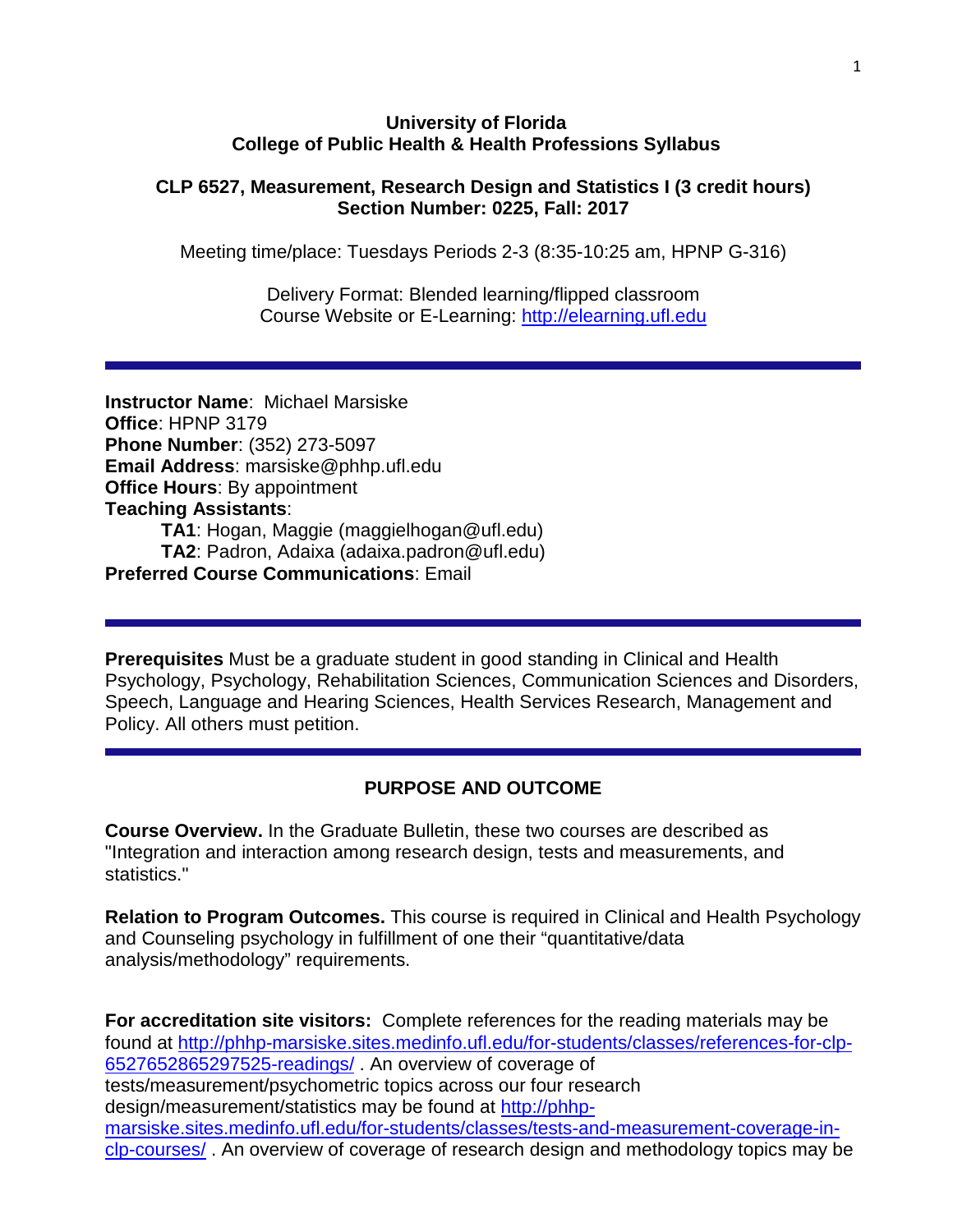found at [http://phhp-marsiske.sites.medinfo.ufl.edu/for-students/classes/research-design](http://phhp-marsiske.sites.medinfo.ufl.edu/for-students/classes/research-design-and-methods-coverage-in-clp-courses/)[and-methods-coverage-in-clp-courses/](http://phhp-marsiske.sites.medinfo.ufl.edu/for-students/classes/research-design-and-methods-coverage-in-clp-courses/) .

### **Course Objectives and/or Goals**

Content domains: Scientific method, internal & external validity, distributions, parametric assumptions, standardizing and normalizing transformations, correlation, simple regression, multiple regression, collinearity and outlier detection, moderated and mediated regression, robust regression

| <b>Dimension</b> | <b>Objective</b>                                                                                                                                                                                                                                                                                             | Learning<br>activity/ies                                                                   | <b>Evaluation</b>                                                                                                                   |
|------------------|--------------------------------------------------------------------------------------------------------------------------------------------------------------------------------------------------------------------------------------------------------------------------------------------------------------|--------------------------------------------------------------------------------------------|-------------------------------------------------------------------------------------------------------------------------------------|
| Knowledge        | <b>Read textbook and primary</b><br>source meetings; class<br>powerpoints and transcripts.<br><b>Identify</b> the major topics covered<br>each week and the relationship to<br>the course roadmap<br>Reproduce simple analysis and<br>data strategies demonstrated in<br>lecture                             | Online lectures,<br>online<br>demonstrations,<br>readings                                  | Self-testing<br>and mastery<br>learning;<br>multiple-<br>choice<br>examination                                                      |
| Comprehension    | <b>Define</b> the major concepts/terms<br>each week<br><b>Describe</b> the appropriate<br>situations in which to use<br>techniques demonstrated<br>Differentiate among different<br>approaches (e.g., different kinds<br>of transformations or analysis<br>strategies) and their strengths and<br>weaknesses | Online<br>demonstrations, In-<br>class discussion<br>readings                              | Self-testing<br>and mastery<br>learning, in-<br>class practice<br>exercises,<br>multiple-<br>choice<br>examination                  |
| Application      | <b>Calculate</b> major coefficients and<br>summary statistics<br><b>Chart</b> key findings and interpret<br><b>Choose the best</b><br>analysis/transformation for a given<br>situation<br><b>Extend basic analysis situations</b><br>demonstrated in class to more<br>complex data problems                  | Online<br>demonstrations,<br>Hands-on class<br>sessions, Team-<br>based problem<br>solving | Self-testing<br>and mastery<br>learning; in-<br>class practice<br>exercises,<br>data analysis<br>homework<br>(output<br>generation) |
| Analysis         | <b>Break down</b> the multiple results<br>of a data analysis into constituent<br>pieces<br><b>Examine</b> variable distributions<br>and determine if conformal for<br>analysis<br><b>Interpret</b> the results of analyses<br>with regards to the substantive<br>questions being asked                       | Team-based<br>problem solving, In-<br>class discussion,<br>coaching/mentoring              | Peer-review<br>and group<br>self-<br>evaluation,<br>data analysis<br>homework<br>(analysis<br>selection and<br>output               |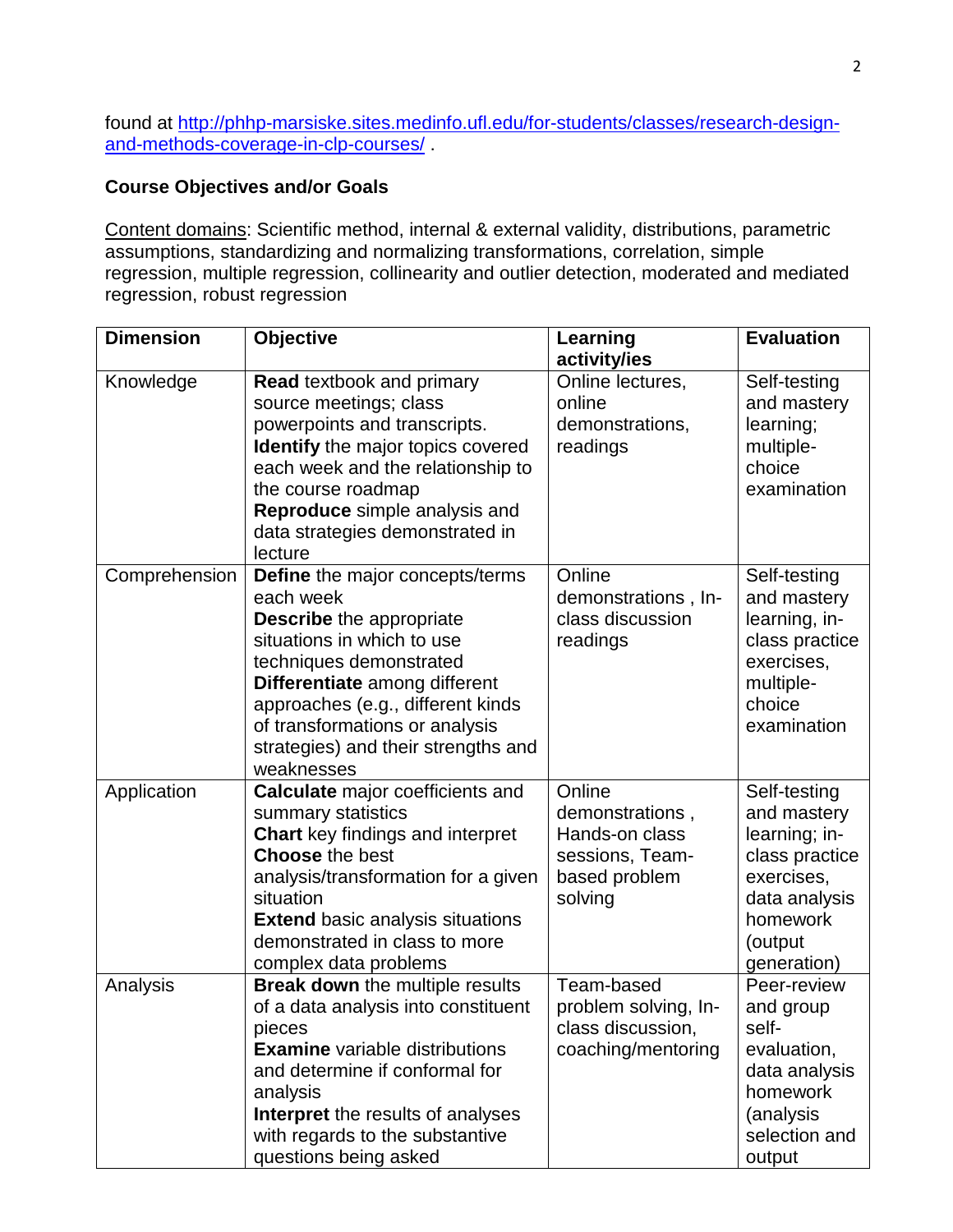| <b>Dimension</b> | Objective                                                                                                                                                                                                                                                                                                                                                                                                                                                 | Learning<br>activity/ies                             | <b>Evaluation</b>                                                                                                                                                        |
|------------------|-----------------------------------------------------------------------------------------------------------------------------------------------------------------------------------------------------------------------------------------------------------------------------------------------------------------------------------------------------------------------------------------------------------------------------------------------------------|------------------------------------------------------|--------------------------------------------------------------------------------------------------------------------------------------------------------------------------|
|                  | Recommend next steps or areas<br>in need of clarification to improve<br>the analysis                                                                                                                                                                                                                                                                                                                                                                      |                                                      | interpretation)                                                                                                                                                          |
| <b>Synthesis</b> | <b>Collaborate with group members</b><br>to determine the best solution to a<br>complex problem<br><b>Combine</b> multiple sources of<br>information (e.g., information<br>regarding distributions and<br>analytical question)<br><b>Construct</b> an appropriate<br>analysis strategy for a multi-part<br>data problem<br>Model independent/dependent<br>variable relationships using the<br>appropriate techniques given<br>distributions and questions | Coaching/mentoring,<br>Team-based<br>problem solving | Multiple<br>choice<br>examination<br>(questions<br>combining<br>multiple<br>aspects of<br>the course);<br>homework<br>(multi-<br>component<br>data-analysis<br>problems) |
| Evaluation       | Appraise the quality of the data<br>and the admissibility of solutions<br>generated<br><b>Assess the fit/quality of the</b><br>solution and recommend next<br>steps<br><b>Compare/contrast solutions</b><br>generated under multiple<br>approaches to transformation or<br>data analysis<br>Prioritize and select the best<br>choice for data analysis, given<br>available data and distribution and<br>research question.                                | Coaching/mentoring,<br>Team-based<br>problem solving | <b>Homework</b><br>(data-<br>analysis<br>problems<br>requiring you<br>to judge<br>effectiveness<br>of the<br>solution);<br>group self-<br>evaluation<br>discussions      |

#### **Instructional Methods**

This is a blended learning course. Specifically, it uses a flipped classroom (lectures online, in person meetings for collaborative problem solving)

What is blended learning and why is it important? A Blended Learning class uses a mixture of technology and face-to-face instruction to help you maximize your learning. Knowledge content that I would have traditionally presented during a live class lecture is instead provided online before the live class takes place. This lets me focus my face-to-face teaching on course activities designed to help you strengthen higher order thinking skills such as critical thinking, problem solving, and collaboration. Competency in these skills is critical for today's health professional.

What is expected of me? You are expected to actively engage in the course throughout the semester. You must come to class prepared by completing all out-of-class assignments.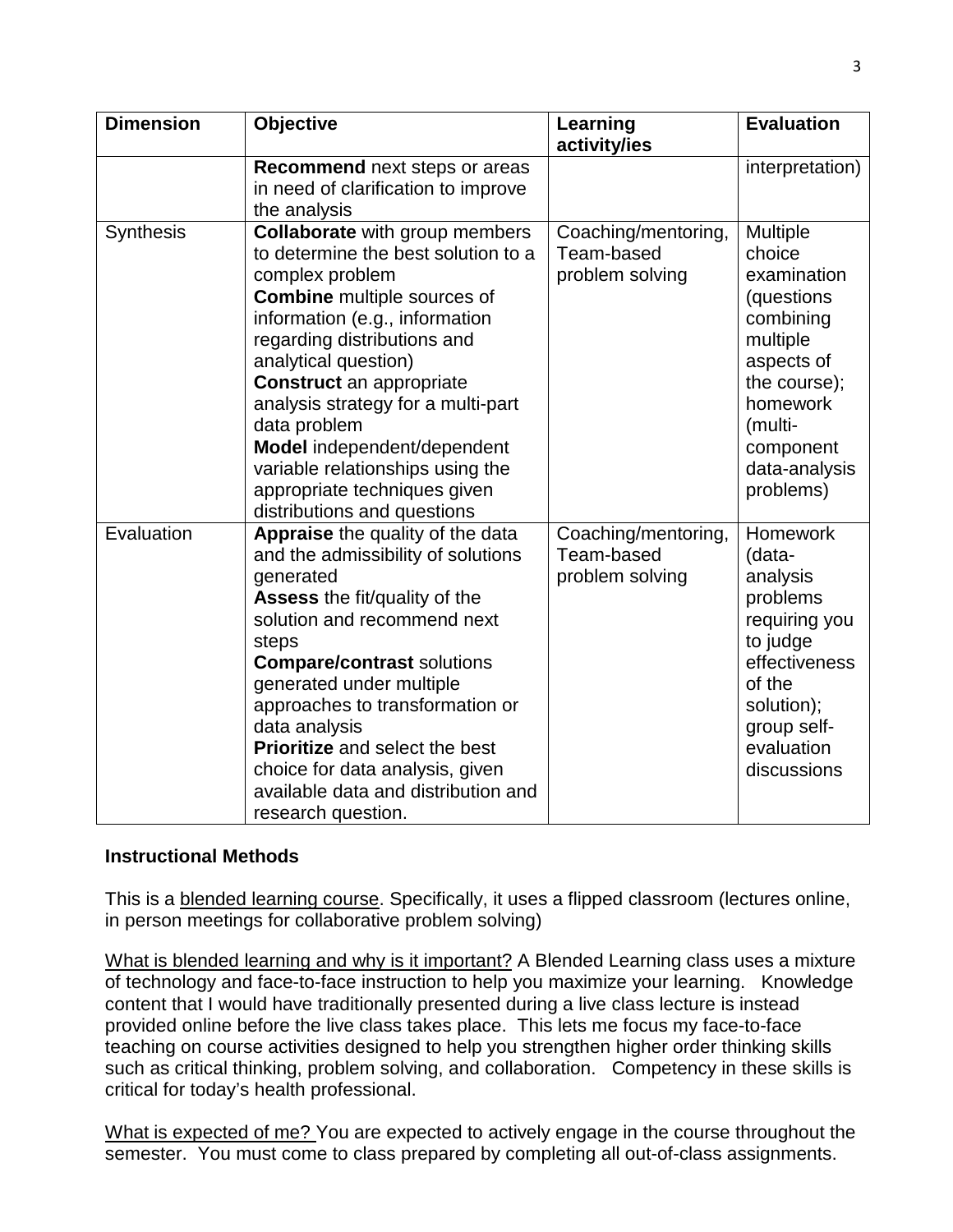This preparation gives you the knowledge or practice needed to engage in higher levels of learning during the live class sessions. If you are not prepared for the face-to-face sessions, you will struggle to keep pace with the activities occurring in the live sessions, and it is unlikely that you will reach the higher learning goals of the course. Similarly, you are expected to actively participate in the live class. Your participation fosters a rich course experience for you and your peers that facilitates overall mastery of the course objectives.

Things to keep in mind. Because I post material on line, you can go back and review it as many times as needed to feel comfortable with the material prior to the live class. Please keep in mind that you have to allocate your time wisely to take full advantage of the blended learning approach.

# **DESCRIPTION OF COURSE CONTENT**

#### **Topical Outline/Course Schedule**

(note: Readings are sometimes on topics ahead of the current week, to help prepare you for later weeks)

| <b>Week</b>    | <b>Class</b><br>meeting | Date to<br>complete<br>online<br>lecture<br>by | Topic(s)                                                                                                                                  | <b>Readings</b>                      | <b>Assignment</b><br>due date |
|----------------|-------------------------|------------------------------------------------|-------------------------------------------------------------------------------------------------------------------------------------------|--------------------------------------|-------------------------------|
| 0              | 8/22                    | n/a                                            | Course introduction                                                                                                                       | n/a                                  | n/a                           |
| $\overline{1}$ | 8/29                    | 8/29                                           | Course roadmap,<br>theories/models/critical<br>thinking about science                                                                     | Field 2<br>weblinks                  | n/a                           |
| 2              | 9/5                     | 9/5                                            | Replication, inference, threats<br>to internal and external<br>validity                                                                   | Field 1,<br>Kazdin 2 & 4<br>weblinks | n/a                           |
| 3              | 9/12                    | 9/12                                           | Characterizing distributions,<br>skewness & kurtosis,<br>descriptives, standard<br>deviation, z-scores                                    | Field 3,<br>Howelll 2 & 3            | 9/18                          |
| 4              | 9/19                    | 9/19                                           | z-test for skewness/kurtosis,<br>normality evaluation, null<br>hypothesis tests and<br>sampling distributions, one<br>and two-sided tests | Field 4,<br>Salkind 8<br>weblinks    | 9/25                          |
| 5              | 9/26                    | 9/26                                           | Bimodality, outliers and<br>transformations (power,<br>Blom)                                                                              | Field 5                              | 10/2                          |
| 6              | 10/3                    | 10/3                                           | Confidence interval of a<br>proportion, review of plots,<br>error bars                                                                    | Howell 4-5                           | 10/9                          |
| $\overline{7}$ | 10/10                   | 10/10                                          | Z-score alternatives,<br>longitudinal standardization                                                                                     |                                      | 10/16                         |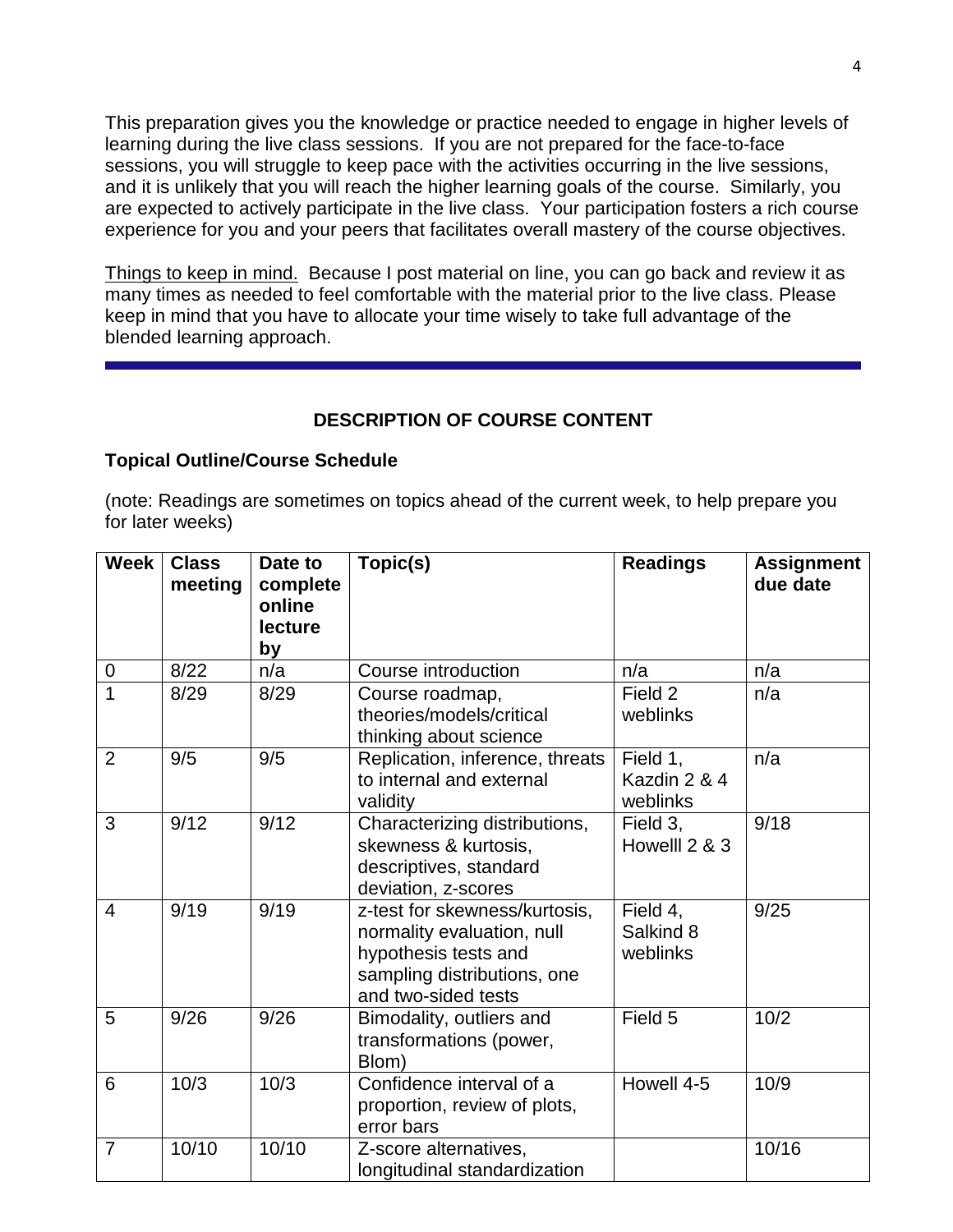| <b>Week</b> | <b>Class</b><br>meeting | Date to<br>complete<br>online<br>lecture<br>by | Topic(s)                                                                                                                                                            | <b>Readings</b>                                       | <b>Assignment</b><br>due date |
|-------------|-------------------------|------------------------------------------------|---------------------------------------------------------------------------------------------------------------------------------------------------------------------|-------------------------------------------------------|-------------------------------|
| 8           | 10/17                   | 10/17                                          | Correlation (Simple, multiple,<br>partial, semi-partial)                                                                                                            | Field 7<br>Martella 7                                 | n/a                           |
| 9           | 10/24                   | 10/24                                          | Regression: standardized<br>and unstandardized<br>estimates, residuals and<br>regression outliers,<br>suppression effects, adjusted<br>r-squared                    | Salkind 13                                            | 10/30                         |
| 10          | 10/31                   | 10/31                                          | Best fitting lines; evaluating<br>residual normality,<br>homoscedasticity and<br>linearity; Aiken & West vs.<br>residual centering for power<br>terms, Dummy coding | Field 8,                                              | n/a                           |
| 11          | 11/7                    | 11/7                                           | Hierarchical regression,<br>stepwise regression,<br>diagnostics for<br>multicollinearity and outliers                                                               | Licht 2                                               | 11/13                         |
| 12          | 11/14                   | 11/14                                          | Robust regression<br>(winsorizing + bootstrapping),<br>moderated regression and<br>centering of product terms,<br>regression plotting                               | Hair 4                                                | 11/20                         |
| 13          | 11/28                   | 11/28                                          | Mediation models and<br>indirect effects, multiple<br>mediation                                                                                                     | Field 10,<br>Baron &<br>Kenny<br>(1986),<br>web links | 12/4                          |
| 14          | 12/5                    | 12/5                                           | Mediated moderation,<br>conditional indirect effects                                                                                                                | weblinks                                              | n/a                           |
|             |                         |                                                | Final exam is Thursday 12/14<br>5:30 pm $-$ 6:30 pm, online in<br>Canvas                                                                                            |                                                       |                               |

#### **Caveat**:

The above schedule and procedures in this course are subject to change in the event of extenuating circumstances. Any changes will be announced in class, and the student is personally responsible for obtaining updated information regarding those changes.

### **Course Materials and Technology**

Reading materials: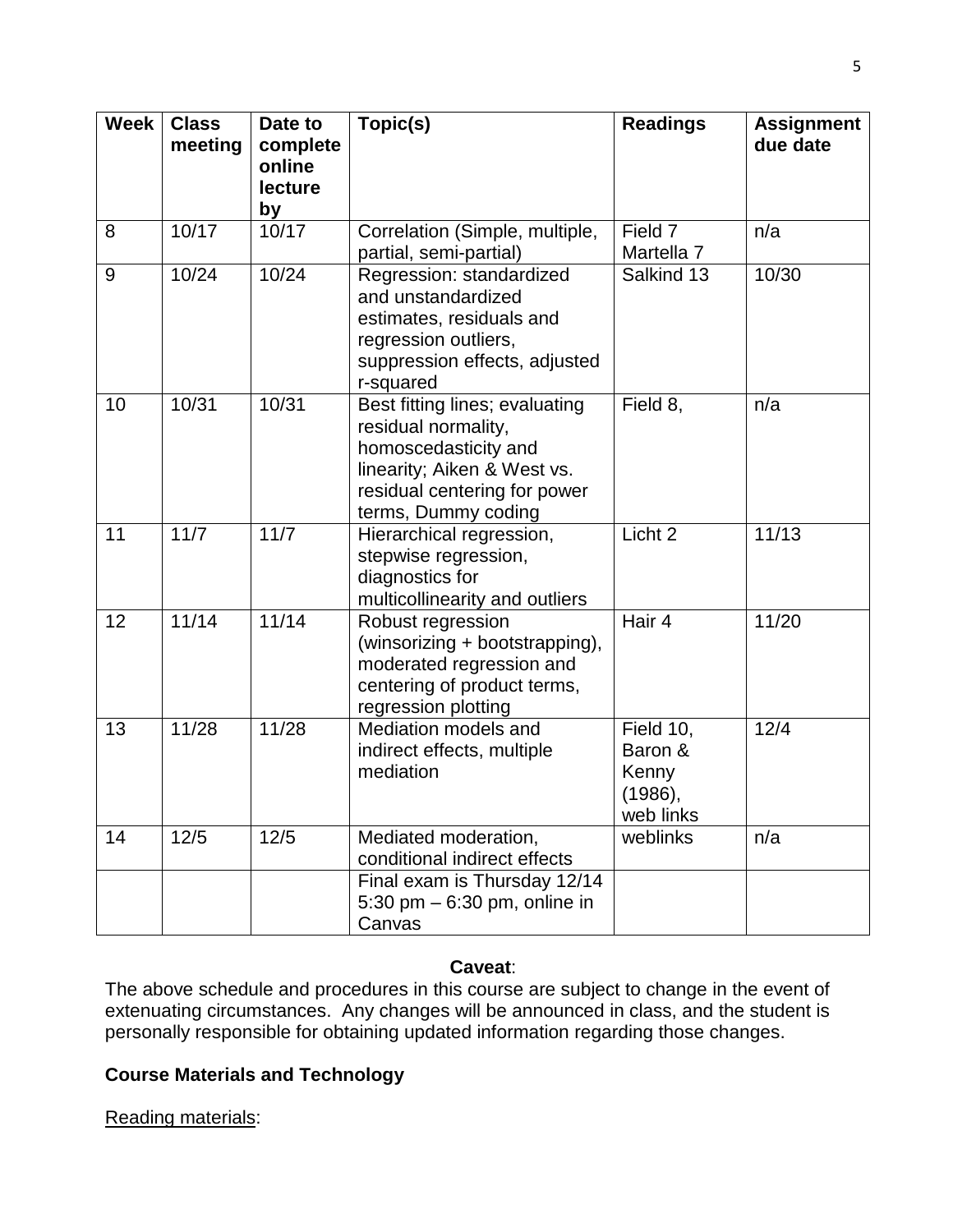There are two kinds of readings for this course. One book is **required** for the course (both the first and second semester) and is listed below. Additional supplemental required and recommended materials (journal articles, sample syntax, websites) will be made available via e-mail as the course progresses, typically as Adobe pdf files. Books have been ordered through the University of Florida's "Text Adoption" service and should be available at any participating bookstore. In addition to UF-affiliated bookstores, you may be able to find an affordable e-book version at [http://vitalsource.com,](http://vitalsource.com/) or competitively priced hardcopy books at [http://bigwords.com](http://bigwords.com/) (which compares multiple sellers)

### *Required*

- Field, A. (2013). Discovering Statistics Using IBM SPSS Statistics (Fourth Edition). London: Sage. ISBN: 9781446249185. (*Field, in reading chart below*)
- Additional readings as indicated, made available via class website. Complete references for the reading materials may be found at [http://phhp-marsiske.sites.medinfo.ufl.edu/for](http://phhp-marsiske.sites.medinfo.ufl.edu/for-students/classes/references-for-clp-6527652865297525-readings/)[students/classes/references-for-clp-6527652865297525-readings/](http://phhp-marsiske.sites.medinfo.ufl.edu/for-students/classes/references-for-clp-6527652865297525-readings/) .
- NOTE: THE TRACKING OF READINGS TO LECTURE IS APPROXIMATE! USUALLY, WE TRY TO HAVE YOU READ **AHEAD** OF LECTURE, TO "PRIME THE PUMP". ALSO, WE USUALLY TRY TO HAVE THE READINGS PROVIDE ADDITIONAL/SUPPLEMENTAL MATERIAL THAT YOU WILL NOT HEAR IN CLASS.

#### Additional Recommended Resources**:**

For persons starting with a weaker background, you are recommended to look at a video series. Videos are taken from the Annenberg/CPB project series, "Against All Odds," a series of 32 basic-education statistics videos. Each video is one half-hour in duration. Course content generally complements what we are discussing in class, although the videos often provide useful practical and graphical illustrations of concepts. The videos are available free of charge in streaming Windows Media format. **You should have access to a high-speed internet connection** (e.g., most on-campus computers) when viewing these videos. (Note, for students in PHHP: Watching videos via terminal server is discouraged, due to slow screen refresh times). The website is [http://www.learner.org/resources/series65.html.](http://www.learner.org/resources/series65.html) You may have to complete a one-time free-registration, and have cookies enabled. Then, click the "Individual Program Descriptions" to get to individual programs. Click the "VOD" icon (video on demand) to access your program.

Two websites related to Andy Field's book also include helpful additional slides, self-test questions, and even demonstration videos. Please visit Andy's personal website <http://www.statisticshell.com/html/apf.html>, and the Sage website for his book: <https://studysites.sagepub.com/field4e/main.htm>

#### Software/computing resources:

The "official" software language of this course will be SPSS (whatever the latest version supported by PHHP is). **All students must have access to the full-featured version of SPSS, regardless of specific version number.** See note above. Students are **required** to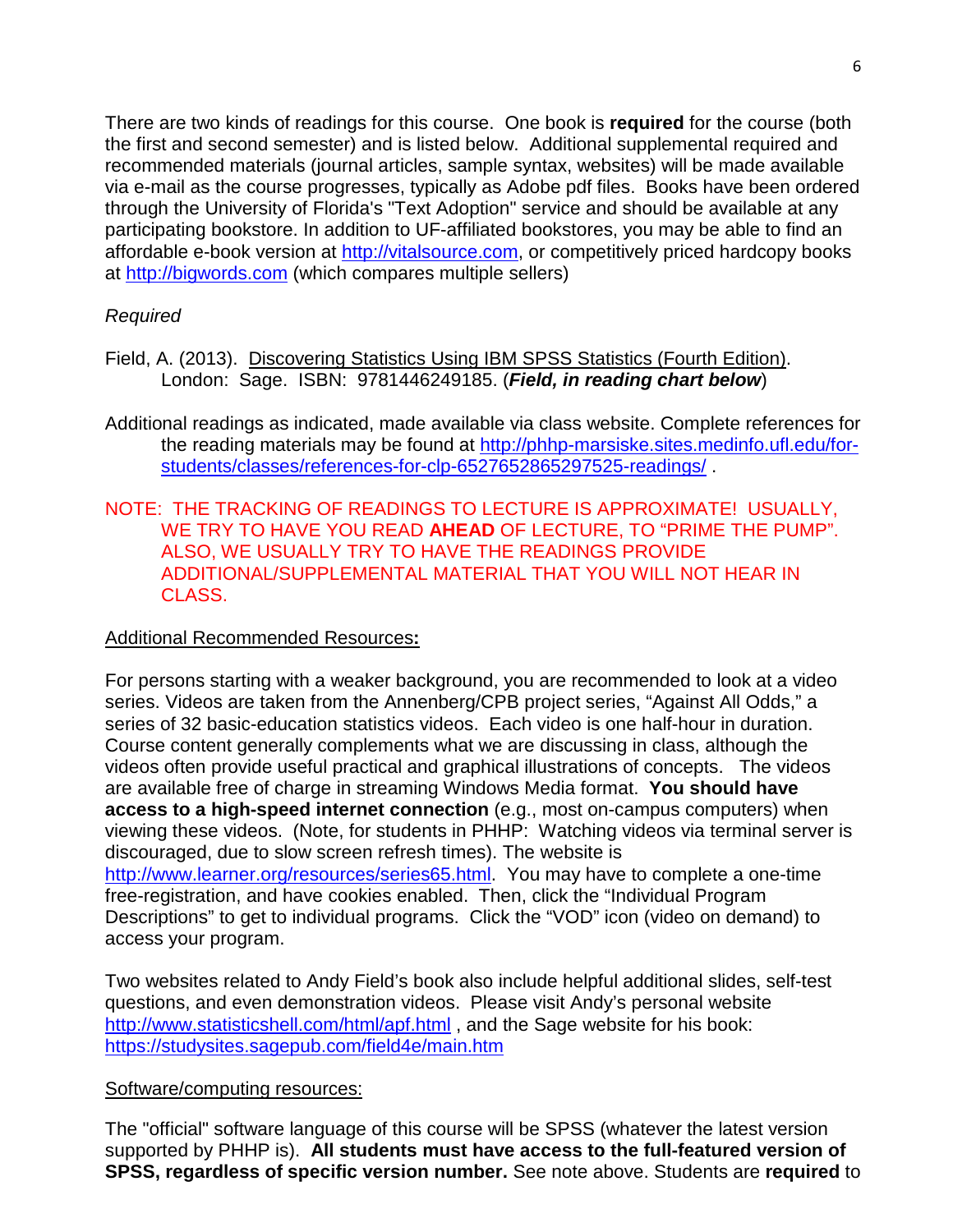bring tablets/computers to weekly class meetings, and they will be **required** to conduct SPSS analyses in class.

- Students in PHHP will access SPSS via our terminal server (ts.phhp.ufl.edu). You will need a terminal services compatible remote desktop client. This is free in Windows. For iOS clients, the rdp app (not the free one) is the best. For Macs, Microsoft Remote Desktop App from the App Store
- Students not in PHHP will access SPSS via the http://info.apps.ufl.edu/ website. (Please see that site for technical instructions; you will need to install a small Citrix client on your machine the first time you use it).

These are both virtual machines, which means you can run SPSS on any Windows, MAC, or even tablet (iOS, anyway) machine.

- In the event that you want your PERSONAL copy on your PERSONAL machine, you will want to buy the SPSS Graduate Pack PREMIUM Edition (no lower version will suffice). You can get a home-use copy at the UF HUB (you must appear PHYSICALLY to get a disk). This will be good until 12/31, and then you would need to obtain a new version for the next calendar year. See <http://helpdesk.ufl.edu/software-services/spss/> for details. (\$35 in 2017)
- If you want to download a 12 month copy, you may purchase it from [http://onthehub.com](http://onthehub.com/) . Be sure to download the "**Standard**", **not "Base**" Grad Pack. [\(https://estore.onthehub.com/WebStore/OfferingsOfMajorVersionList.aspx?pmv=12c](https://estore.onthehub.com/WebStore/OfferingsOfMajorVersionList.aspx?pmv=12c7bd0a-436e-e511-9411-b8ca3a5db7a1&cmi_mnuMain=2ff73789-74c7-e011-ae14-f04da23e67f6&cmi_mnuMain_child=2a1143f0-74c7-e011-ae14-f04da23e67f6&utm_source=SPSSstatistics-productpage-statistics&utm_medium=onthehub-productpage&utm_campaign=SPSS) [7bd0a-436e-e511-9411-b8ca3a5db7a1&cmi\\_mnuMain=2ff73789-74c7-e011-ae14](https://estore.onthehub.com/WebStore/OfferingsOfMajorVersionList.aspx?pmv=12c7bd0a-436e-e511-9411-b8ca3a5db7a1&cmi_mnuMain=2ff73789-74c7-e011-ae14-f04da23e67f6&cmi_mnuMain_child=2a1143f0-74c7-e011-ae14-f04da23e67f6&utm_source=SPSSstatistics-productpage-statistics&utm_medium=onthehub-productpage&utm_campaign=SPSS) [f04da23e67f6&cmi\\_mnuMain\\_child=2a1143f0-74c7-e011-ae14](https://estore.onthehub.com/WebStore/OfferingsOfMajorVersionList.aspx?pmv=12c7bd0a-436e-e511-9411-b8ca3a5db7a1&cmi_mnuMain=2ff73789-74c7-e011-ae14-f04da23e67f6&cmi_mnuMain_child=2a1143f0-74c7-e011-ae14-f04da23e67f6&utm_source=SPSSstatistics-productpage-statistics&utm_medium=onthehub-productpage&utm_campaign=SPSS) [f04da23e67f6&utm\\_source=SPSSstatistics-productpage](https://estore.onthehub.com/WebStore/OfferingsOfMajorVersionList.aspx?pmv=12c7bd0a-436e-e511-9411-b8ca3a5db7a1&cmi_mnuMain=2ff73789-74c7-e011-ae14-f04da23e67f6&cmi_mnuMain_child=2a1143f0-74c7-e011-ae14-f04da23e67f6&utm_source=SPSSstatistics-productpage-statistics&utm_medium=onthehub-productpage&utm_campaign=SPSS)[statistics&utm\\_medium=onthehub-productpage&utm\\_campaign=SPSS\)](https://estore.onthehub.com/WebStore/OfferingsOfMajorVersionList.aspx?pmv=12c7bd0a-436e-e511-9411-b8ca3a5db7a1&cmi_mnuMain=2ff73789-74c7-e011-ae14-f04da23e67f6&cmi_mnuMain_child=2a1143f0-74c7-e011-ae14-f04da23e67f6&utm_source=SPSSstatistics-productpage-statistics&utm_medium=onthehub-productpage&utm_campaign=SPSS)

All students must also be able to access course materials, which will be distributed electronically as Microsoft PowerPoint, Microsoft Word (PHHP currently supports Office 2010), or Adobe Acrobat files. This software is available free to UF students via download [\(http://www.it.ufl.edu/2015/01/free-office-365-downloads-available-to-faculty-and-staff/](http://www.it.ufl.edu/2015/01/free-office-365-downloads-available-to-faculty-and-staff/) ) or via the [http://apps.ufl.edu](http://apps.ufl.edu/) server. In the first class, all students will complete an e-mail register; students are responsible for updating the instructor on e-mail changes throughout the term. **All** class materials will be distributed by e-mail or Canvas site, so regular and frequent checking is a necessity.

For issues with technical difficulties for E-learning please contact the UF Help Desk at:

- Learning-support@ufl.edu
- $\bullet$  (352) 392-HELP select option 2
- <https://lss.at.ufl.edu/help.shtml>

### **ACADEMIC REQUIREMENTS AND GRADING**

### **Quizzes (1% each)**

Each week, there is a mastery quiz to submit. This consists of a few simple true/false, multiple choice, or short answer questions probing the content of that week's lecture and/or readings. These are online in Canvas, and must be submitted prior to each week's class (Tuesdays at 8:35 am). Note: **YOU ARE LOCKED OUT OF ALL SUBSEQUENT CANVAS CONTENT UNLESS YOU PASS EACH QUIZ WITH AT LEAST 80% CORRECT. EVEN IF YOU ARE GOING TO MISS A CLASS, YOU MUST COMPLETE THE QUIZ EACH**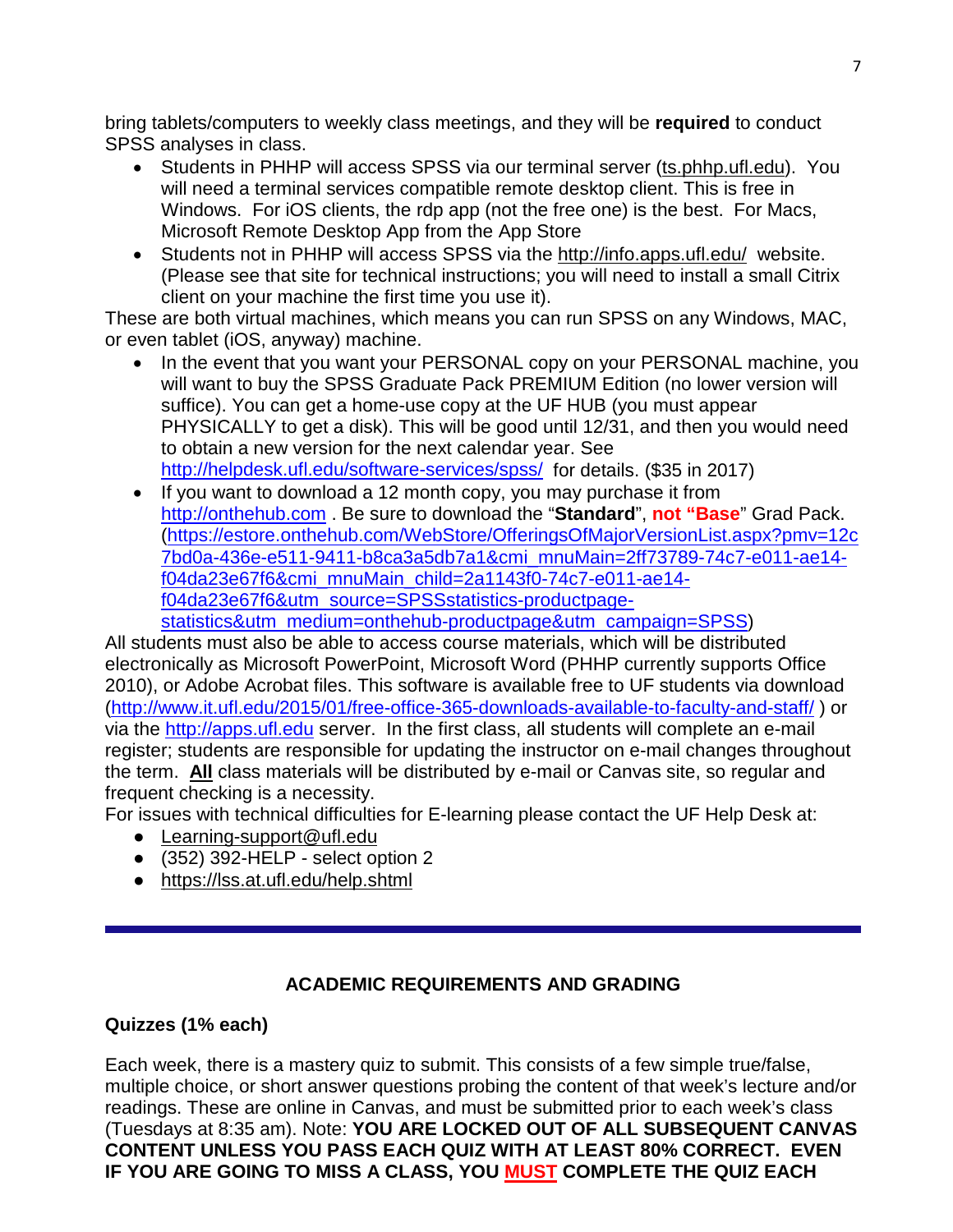### **WEEK BEFORE THE DEADLINE. THERE ARE NO EXCEPTIONS OR EXTENSIONS; YOU HAVE AT LEAST SEVEN DAYS TO COMPLETE EACH QUIZ.**

### **In-class Assignments (1% each—but see exception in Week 14)**

Each week, there is an *in-class collaborative assignment* to submit (all members of a team must submit the same assignment). This is graded for presence/absence. These must always be posted to Canvas by **10:35 am of the day** in which they are due

*Note that in the last week, our "in class" work counts as homework (will be done without an answer key, and with reduced collaboration), and thus is worth 5.5%. The final in-class assignment cannot be missed/skipped, and is not available for the "missed class" credit (next paragraph). Late submissions of this final in-class homework will be permitted, under the late penalty schedule below*.

Note: There is a 2% credit for missed in class submissions. In other words, students can miss up to two in-class submissions without losing points. It is not possible to make up for missed submissions. **In order to qualify for these points, students must submit an "absence reporting form" which is linked on the Persistent Resources page, accessible from the Canvas home page for our course.** 

#### **Homework Assignments (5.5% each—see special note about Week 14)**

Most weeks, there is also an *independent homework* to submit (each student must submit their own assignment, and collaboration is not permitted; see the Appendix of this syllabus for collaboration rules on homework). These must always be posted to Canvas by **11:59**  *am* **of the day** in which they are due (typically the *Monday* before class).

*As noted above, in Week 14 our "in class" work counts as homework (will be done without an answer key, and with reduced collaboration), and thus is worth 5.5%. This assignment will be due at the end of our last in-person class at 10:35 am. This final in-class homework cannot be missed/skipped, and is not available for the "missed class" credit. Late submissions of this final in-class homework will be permitted, under the late penalty schedule below*

#### **Examination (18%)**

*Multiple choice examination* – This one-hour exam will be scheduled during the UF Exam period (details below). The exam will consist of 25 multiple choice questions; The exam will be administered via Canvas on Final exam is Thursday 12/14 5:30 pm – 6:30 pm, online in Canvas in the "quizzes" tab.

The exam will cover all content in lecture/readings from Fall semester. Students are strongly urged to keep up with the optional multiple-choice self-assessments, as these are close in content and format to the actual exam questions. The exam requires a good internet connection; on-campus possibilities will be discussed in class closer to the final exam date.

#### **Grading**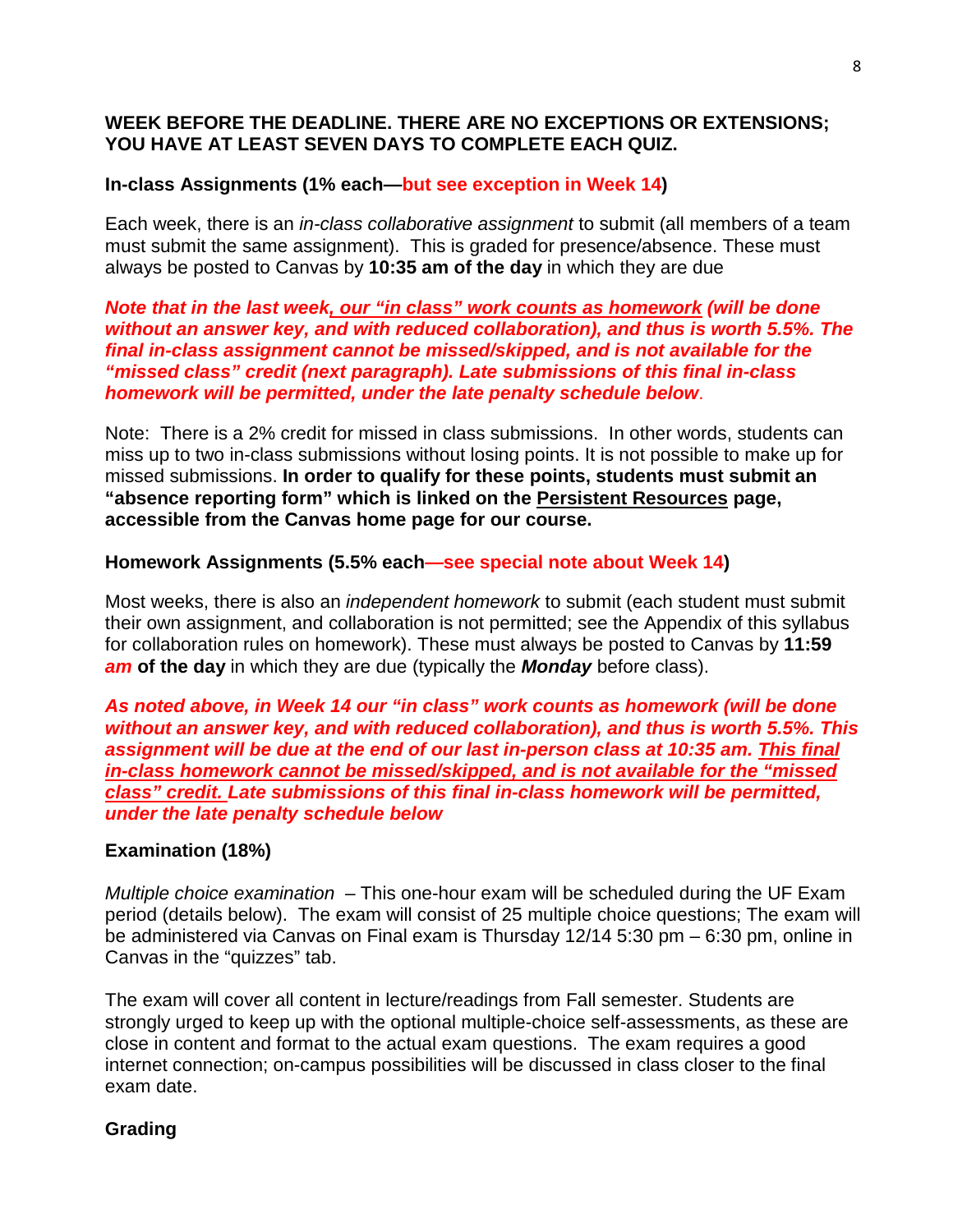| <b>Requirement</b>  | <b>Due</b><br>date | % of final grade<br>(must sum to<br>100%) |
|---------------------|--------------------|-------------------------------------------|
| In-class-submission | 8/29               | 1%                                        |
| <b>Lecture Quiz</b> | 8/29               | 1%                                        |
| In-class-submission | 9/5                | 1%                                        |
| <b>Lecture Quiz</b> | 9/5                | 1%                                        |
| In-class-submission | 9/12               | 1%                                        |
| <b>Lecture Quiz</b> | 9/12               | 1%                                        |
| <b>Homework</b>     | 9/18               | 5.5%                                      |
| In-class-submission | 9/19               | 1%                                        |
| <b>Lecture Quiz</b> | 9/19               | 1%                                        |
| Homework            | 9/25               | 5.5%                                      |
| In-class-submission | 9/26               | 1%                                        |
| <b>Lecture Quiz</b> | 9/26               | 1%                                        |
| <b>Homework</b>     | 10/2               | 5.5%                                      |
| In-class-submission | 10/3               | 1%                                        |
| <b>Lecture Quiz</b> | 10/3               | 1%                                        |
| Homework            | 10/9               | 5.5%                                      |
| In-class-submission | 10/10              | 1%                                        |
| <b>Lecture Quiz</b> | 10/10              | 1%                                        |
| <b>Homework</b>     | 10/16              | 5.5%                                      |
| In-class-submission | 10/17              | 1%                                        |
| <b>Lecture Quiz</b> | 10/17              | 1%                                        |
| In-class-submission | 10/24              | 1%                                        |
| <b>Lecture Quiz</b> | 10/24              | 1%                                        |
| Homework            | 10/30              | 5.5%                                      |
| In-class-submission | 10/31              | 1%                                        |
| <b>Lecture Quiz</b> | 10/31              | 1%                                        |
| In-class-submission | 11/7               | 1%                                        |
| <b>Lecture Quiz</b> | 11/7               | 1%                                        |
| <b>Homework</b>     | 11/13              | 5.5%                                      |
| In-class-submission | 11/14              | 1%                                        |
| <b>Lecture Quiz</b> | 11/14              | 1%                                        |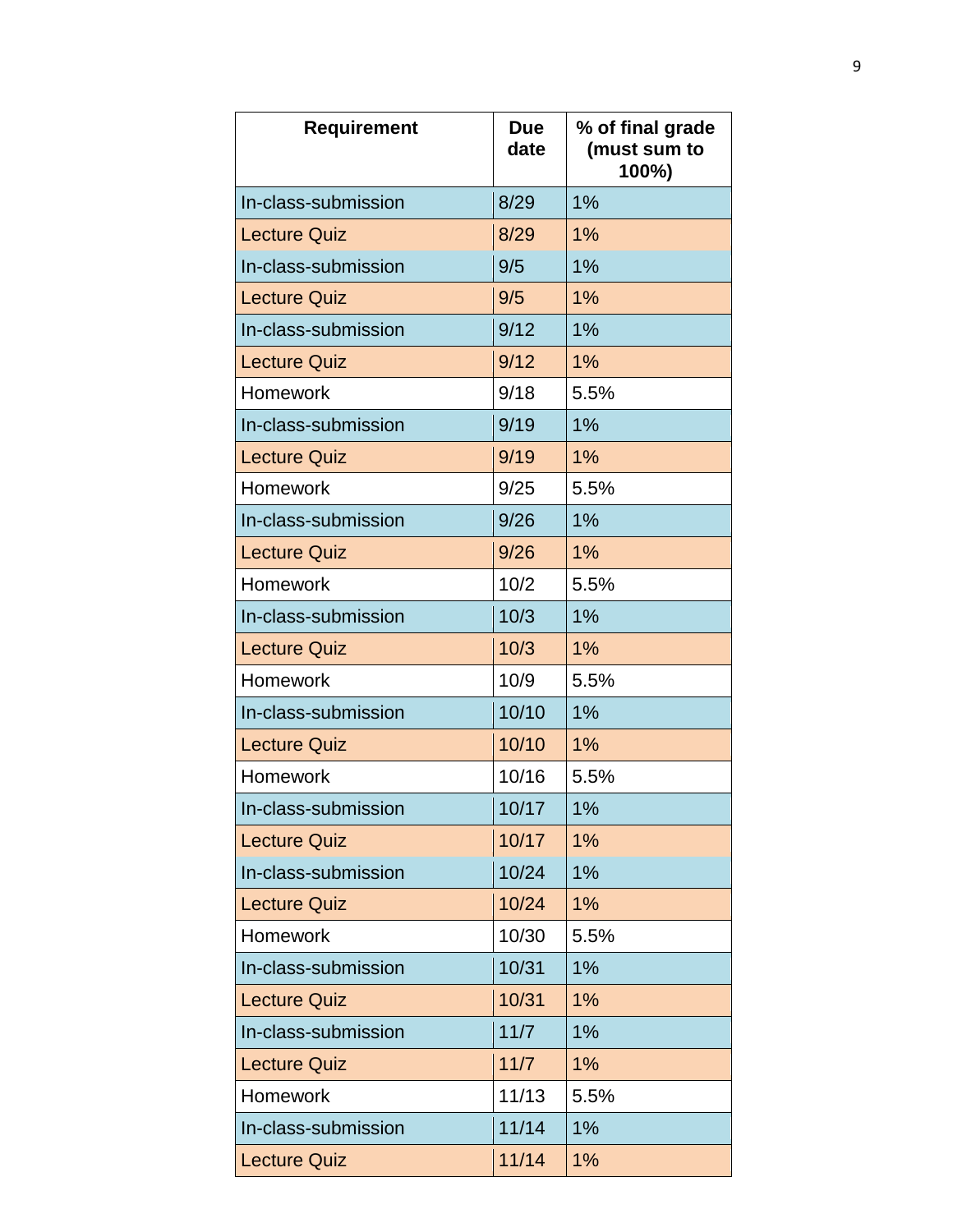| <b>Requirement</b>                                                       | <b>Due</b><br>date | % of final grade<br>(must sum to<br>100%) |
|--------------------------------------------------------------------------|--------------------|-------------------------------------------|
| Homework                                                                 | 11/20              | 5.5%                                      |
| In-class-submission                                                      | 11/28              | 1%                                        |
| <b>Lecture Quiz</b>                                                      | 11/28              | 1%                                        |
| <b>Homework</b>                                                          | 12/4               | 5.5%                                      |
| In-class-HOMEWORK                                                        | 12/5               | 5.5%                                      |
| <b>Lecture Quiz</b>                                                      | 12/5               | 1%                                        |
| Final exam is Thursday<br>12/14 5:30 pm $-$ 6:30 pm,<br>online in Canvas | 12/14              | 18%                                       |

Note: The number of assignments and exercises *is not set in stone*; we might have to add or remove an assignment, depending on class progress. If this occurs, the remaining assignments will be prorated so that they still, collectively, contribute 54% to your final grade. In addition, even if the assignments differ in the number of points that they are worth, each assignment will be weighted to contribute equally to your final grade. So, if we have 9 assignments, each one is worth 5.5% of the grade. If we end up having only 6 assignments, each one is worth 9% of grade. All assignments count for the exact same percentage of your grade, even if they are individually worth a different number of points.

Assignments will consist of multiple items. Each and every item will have equal weight and will be graded according to the rubric below. (Note: partial points, e.g., 7.5, are permissible; TAs may also score out of range for specific reasons.)

| $\Omega$       | not attempted                                                                                                                                                                                                                                                                                                                                                                                                                                            |
|----------------|----------------------------------------------------------------------------------------------------------------------------------------------------------------------------------------------------------------------------------------------------------------------------------------------------------------------------------------------------------------------------------------------------------------------------------------------------------|
| $\overline{7}$ | "mercy point" (e.g., you really don't deserve a point, but because you made<br>some attempt, this is acknowledged; example: doing a stepwise regression                                                                                                                                                                                                                                                                                                  |
|                | when the question asks for hierarchical); note: there must be SOME evidence<br>of relevant effort; random text would earn a "0"                                                                                                                                                                                                                                                                                                                          |
| 8              | doing the correct analysis, but coming up with the wrong numbers (e.g.,<br>choosing the wrong DV or IV combination)                                                                                                                                                                                                                                                                                                                                      |
| 9              | substantially correct, but either (a) missing one or more essential item (e.g.,<br>you conduct a regression and include the regression table, but fail to discuss or<br>interpret it), or (b) you include too much information (e.g., you include<br>tables/figures that are not needed for the answer, and you also fail to<br>defend/explain why it is relevant). Teaching assistants will provide you with a<br>list of missing elements upon grading |
| 10             | adequate/all required elements are present                                                                                                                                                                                                                                                                                                                                                                                                               |

In addition to reinforcing content learned in class, homework questions are designed to provide students with experience analyzing, presenting and discussing research methods and results for a scientific audience. Students are therefore encouraged to think carefully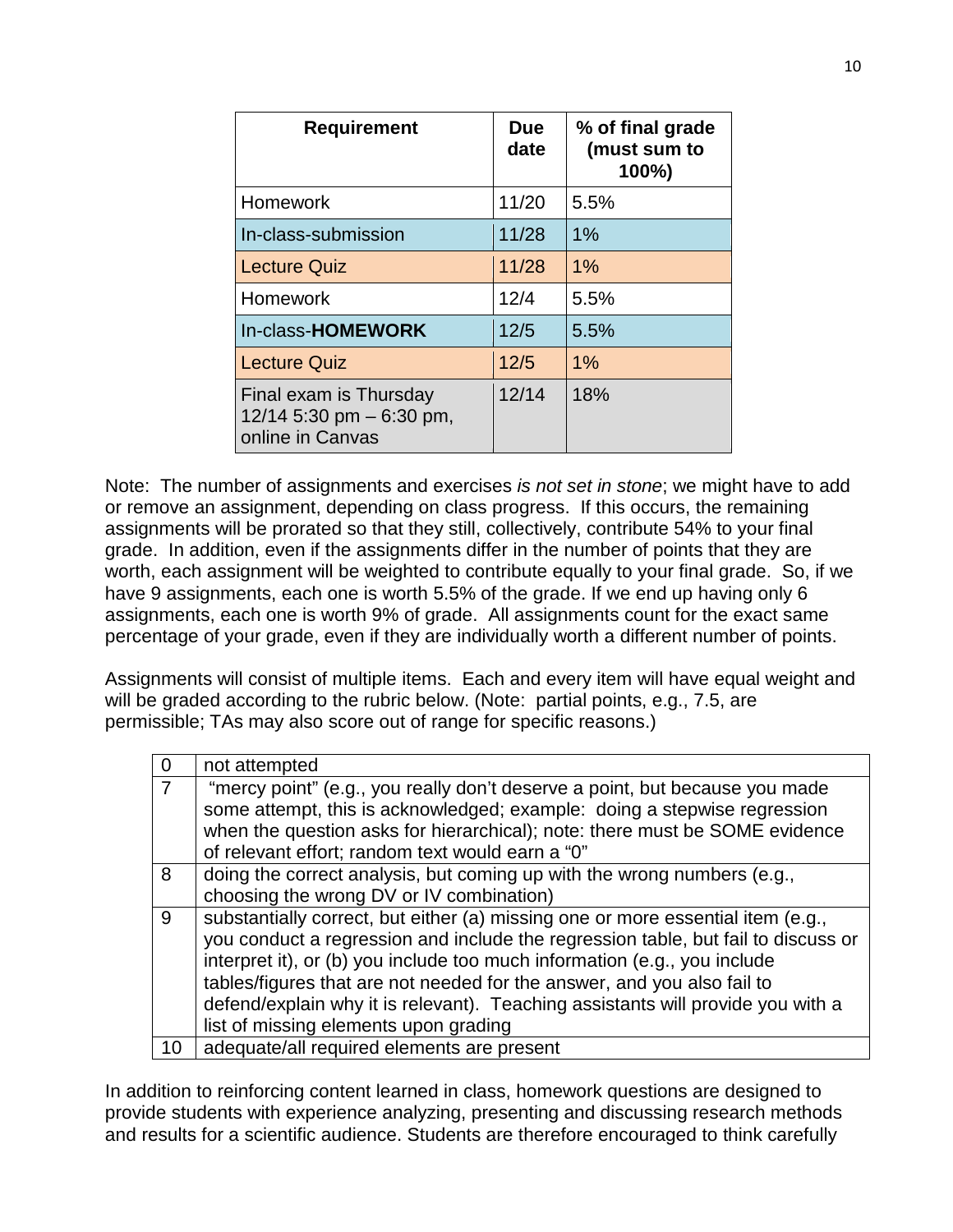about the information needed to adequately address each question. The following guidelines are intended to facilitate this process:

- Be judicious in your selection of output. Including output that is not relevant to the problem, or that is not discussed in your answer, will lead to a grading penalty being applied. Homeworks will not be scrutinized for compliance with APA format unless this is explicitly requested.
- Students who are confused about the meaning/phrasing of a question are welcome to ask for clarification on the class discussion in Canvas.

### **Point system used (i.e., how do course points translate into letter grades).**

| <b>Points</b><br>earned | 93-100 | 90-92 | 87-89 | 83-86 | 80-82 | 77-79 | 73-76 | 70-72             | 67-69 | 63-66 | 60-62 | <b>Below</b><br>60 |
|-------------------------|--------|-------|-------|-------|-------|-------|-------|-------------------|-------|-------|-------|--------------------|
| Letter<br>Grade         | A      |       | $B+$  | B     | В.    | ◡+    | ັ     | ⌒<br>$\mathbf{v}$ | D+    |       |       |                    |

Please be aware that a C- is not an acceptable grade for graduate students. A grade of C counts toward a graduate degree only if an equal number of credits in courses numbered 5000 or higher have been earned with an A.

| ∟etter<br>Grade        |     | А-   | B+   | в   | В-   | <u>r</u> .<br>v, | ◠   | ⌒<br><b>UT</b> | D+        | -<br>ш | D-   | -<br>- | <b>WF</b> |                      | <b>NG</b> | $S-U$ |
|------------------------|-----|------|------|-----|------|------------------|-----|----------------|-----------|--------|------|--------|-----------|----------------------|-----------|-------|
| Grade<br><b>Points</b> | 4.0 | 3.67 | 3.33 | 3.0 | 2.67 | 2.33             | 2.0 | .67            | 33<br>.აა | ن.     | 0.67 | 0.0    | 0.0       | $\sim$ $\sim$<br>v.v | 0.0       | 0.0   |

For greater detail on the meaning of letter grades and university policies related to them, see the Registrar's Grade Policy regulations at: <http://catalog.ufl.edu/ugrad/current/regulations/info/grades.aspx>

**Exam Policy**. Exam will be online (Canvas), 12/14 from 5:30-6:30 pm EST, and will consist of 25 multiple choice items covering content from the semester.

### **Policy Related to Extra Credit**

Occasionally, homework may include the opportunity for bonus points. These extra credit problems will be optional.

For student evaluations of teaching [\(https://evaluations.ufl.edu\)](https://evaluations.ufl.edu/), all members of the class will be awarded one (1) bonus point if 80% of the enrolled class completes evaluations, and two (2) bonus points if 100% of the enrolled class completes evaluations.

### **Policy Related to Make up Exams or Other Work**

**Missed in-class assignments cannot be made up, but students can miss up to two in-class assignments without losing points.** *It is not possible to make up for missed inclass submissions. In order to qualify for these points, students must submit an "absence reporting form" which is linked on the Persistent Resources page, accessible from the Canvas home page for our course.*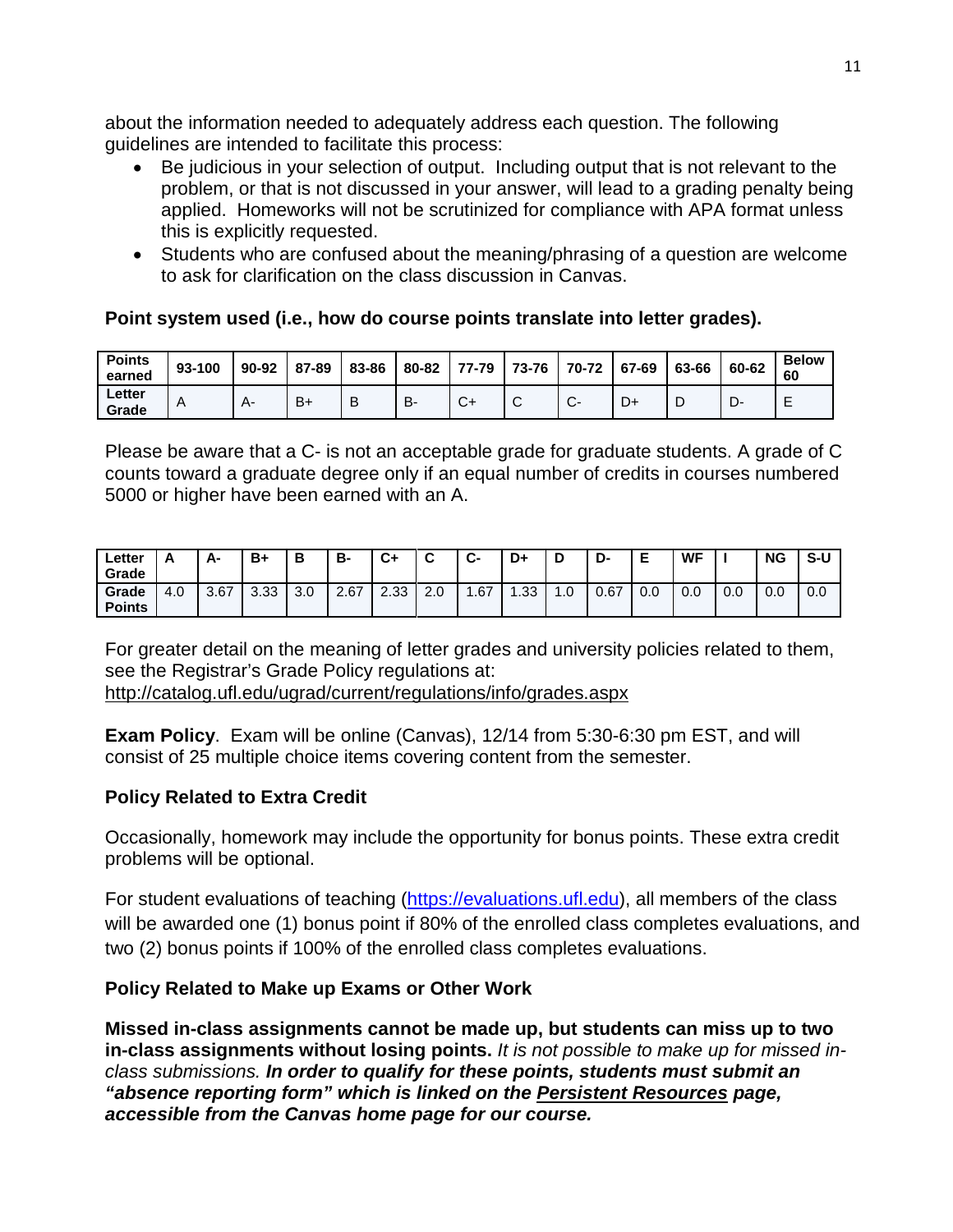For homework, late submissions are not encouraged. Late submissions will be accepted for up to 7 days, but with the following penalty schedule:

### With regard to missing or incomplete assignments, the following policies apply:

- Graders will **not** contact you about missing or incomplete assignments. **It is your responsibility** to check that the *correct* assignment has been submitted to elearning on time.
- The late policy below applies ONLY to homework. In-class exercises (which are graded on a submitted/non-submitted basis) may NOT be turned in late, and will be assigned a grade of zero if missed.
- **It may be possible to avoid a late penalty IF YOU CONTACT THE INSTRUCTOR AT LEAST 24 HOURS IN ADVANCE.** You should email both Dr. Marsiske and your teaching assistant, and explain what issue (e.g., bereavement, illness) necessitates lateness. In some cases, documentation may be requested. If a lateness allowance is agreed to, this applies to a single assignment only. It does not allow you to delay future assignments. Note, conference attendance or doctoral qualifying examinations or thesis/dissertation defenses do not constitute valid lateness excuses.
- If your assignment is late, you will lose 10% each day. Thus, if an assignment is worth 30 points, you will lose 3 points for each late day. "Late" begins one minute after the due time (e.g., an assignment due at 8:34 am is considered late at 8:35 am). Penalties are as follows:

| 1 minute to 24 hours late                | 10% of maximum deducted from achieved grade  |
|------------------------------------------|----------------------------------------------|
| 1 day + 1 minute late to 48 hours late   | 20% of maximum deducted from achieved grade  |
| 2 days + 1 minute late to 72 hours late  | 30% of maximum deducted from achieved grade  |
| 3 days + 1 minute late to 96 hours late  | 40% of maximum deducted from achieved grade  |
| 4 days + 1 minute late to 120 hours late | 50% of maximum deducted from achieved grade  |
| 5 days + 1 minute late to 144 hours late | 60% of maximum deducted from achieved grade  |
| 6 days + 1 minute late to 168 hours late | 70% of maximum deducted from achieved grade  |
| 7 days + 1 minute late or longer         | 100% of maximum deducted from achieved grade |

### **NOTE: UPLOADING THE WRONG DOCUMENT IS SAME-AS-LATE**, even if you

have documentation that you completed the document on time. **It is your responsibility to verify that you have uploaded the correct document.** (You should open or download your uploaded homeworks and double- or triple-check that you have uploaded the right one).

- o There will be **no** exceptions to this policy.
- $\circ$  If you have uploaded the wrong document, and e-learning does not allow you to correct this, you should IMMEDIATELY send the correct document to Dr. Marsiske and your teaching assistant via email.
- o If you cannot upload a document due to technical problems (e.g., if e-learning is down), you may e-mail your assignment to Dr. Marsiske and your teaching assistant. The timestamp on your e-mail will serve as the time submitting. In such cases, please upload your assignment to e-learning as well, once the technical issue is resolved.

Any requests for make-ups due to technical issues MUST be accompanied by the ticket number received from LSS when the problem was reported to them. The ticket number will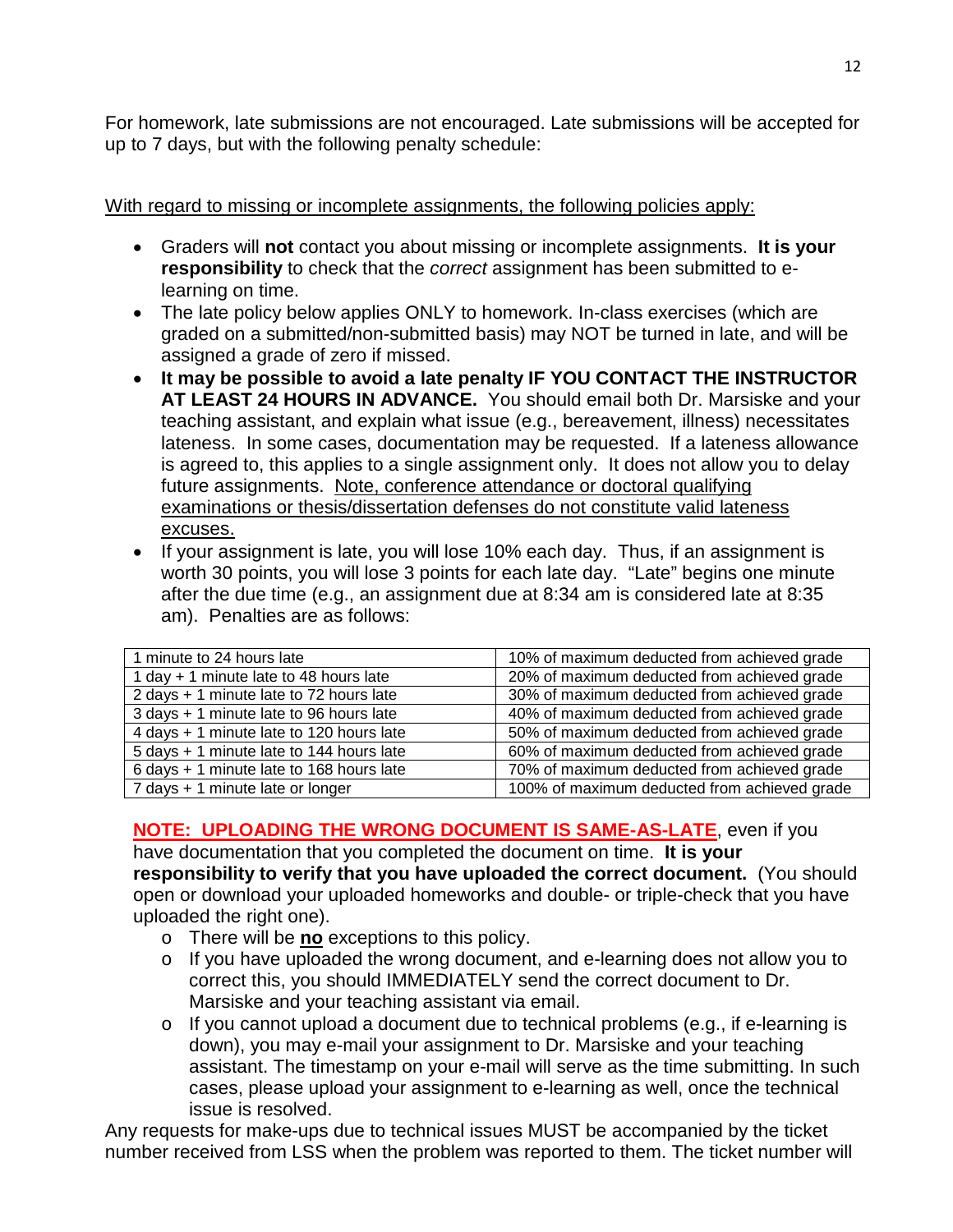document the time and date of the problem. You MUST e-mail your instructor within 24 hours of the technical difficulty if you wish to request a make-up.

#### **Incomplete grades:**

An incomplete grade may be assigned at the discretion of the instructor as an interim grade for a course in which the student has 1) completed a major portion of the course with a passing grade, 2) been unable to complete course requirements prior to the end of the term because of extenuating circumstances, and 3) obtained agreement from the instructor and arranged for resolution (contract) of the incomplete grade. Instructors assign incomplete grades following consultation with Department Chairs.

### **Policy Related to Required Class Attendance**

It is the expectation of the faculty in Clinical and Health Psychology, and Psychology, that all students attend all classes. Students are expected to be present for all classes, since much material will be covered only once in class. Weekly in-class meetings will generally require in-class submissions of material…this can only be done in class, and during class time. Thus, physical attendance is required.

Please note all faculty are bound by the UF policy for excused absences. For information regarding the UF Attendance Policy see the Registrar website for additional details: [http://www.registrar.ufl.edu/catalogarchive/01-02-](http://www.registrar.ufl.edu/catalogarchive/01-02-catalog/academic_regulations/academic_regulations_013_.htm)

[catalog/academic\\_regulations/academic\\_regulations\\_013\\_.htm](http://www.registrar.ufl.edu/catalogarchive/01-02-catalog/academic_regulations/academic_regulations_013_.htm)

# **STUDENT EXPECTATIONS, ROLES, AND OPPORTUNITIES FOR INPUT**

### **Inclusive Learning Environment.**

Public health and health professions are based on the belief in human dignity and on respect for the individual. As we share our personal beliefs inside or outside of the classroom, it is always with the understanding that we value and respect diversity of background, experience, and opinion, where every individual feels valued. We believe in, and promote, openness and tolerance of differences in ethnicity and culture, and we respect differing personal, spiritual, religious and political values. We further believe that celebrating such diversity enriches the quality of the educational experiences we provide our students and enhances our own personal and professional relationships. We embrace The University of Florida's Non-Discrimination Policy, which reads, "The University shall actively promote equal opportunity policies and practices conforming to laws against discrimination. The University is committed to non-discrimination with respect to race, creed, color, religion, age, disability, sex, sexual orientation, gender identity and expression, marital status, national origin, political opinions or affiliations, genetic information and veteran status as protected under the Vietnam Era Veterans' Readjustment Assistance Act." If you have questions or concerns about your rights and responsibilities for inclusive learning environment, please see your instructor or refer to the Office of Multicultural & Diversity Affairs website: [www.multicultural.ufl.edu](http://www.multicultural.ufl.edu/)

### **Expectations Regarding Course Behavior**

As a matter of mutual courtesy, please let the instructor know when you're going to be late, when you're going to miss class, or if you need to leave early. Please try to do any of these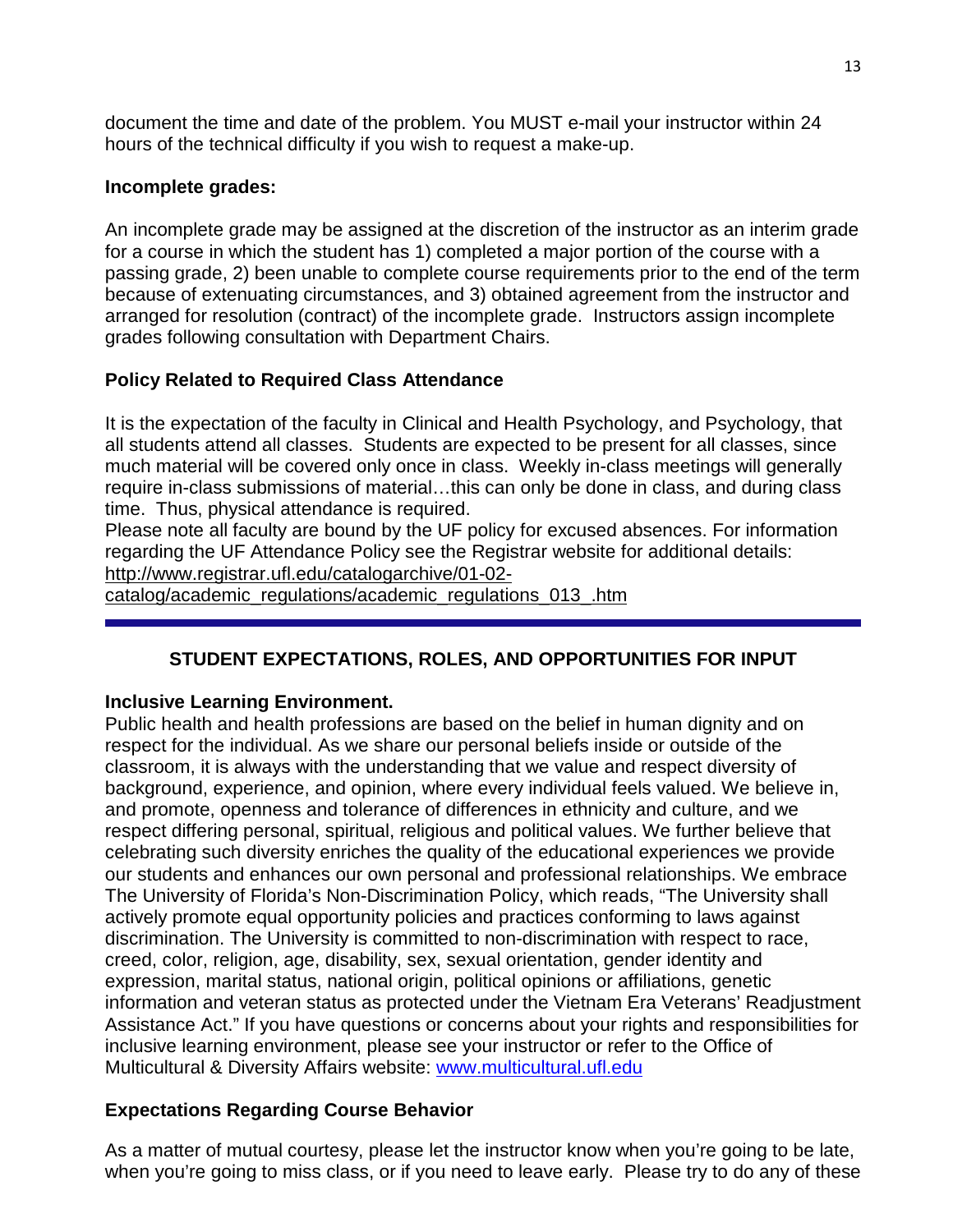as little as possible. Students who have extraordinary circumstances preventing attendance, or who must leave early, should explain these circumstances to the course instructor prior to the scheduled class, or as soon as possible thereafter. The instructor will then make an effort to accommodate reasonable requests. If you must miss a class, please request notes from your classmates about the exercises/discussion you missed.

### **Communication Guidelines**

#### For extra help:

The instructional team will make every effort to support students in understanding course content and reading materials. The following resources are available for this purpose: *Class Discussion.* The class question-and-answer discussion board will occur in Canvas ("Discussion" link), and will be monitored by the entire instructional team. Unfortunately, due to the limitations of Canvas, questions can no longer be posted anonymously.

**Note #1**: You can receive notifications whenever the discussion board is updated. Next to each discussion topic, click the green "subscribe" checkmark on the Canvas Discussion main page

**Note #2:** We ask that you minimize sending questions **directly** to the TAs/instructor to ensure that

- (a) your classmates can share in the insights by reading the blog
- (b) the instructional staff does not end up answering the same question multiple times.
- (c) you benefit from the possibility of receiving responses from any of the three instructional members, rather than just the person you e-mailed.

For these reasons, emailed questions will be strongly discouraged, unless they relate to highly personal and idiosyncratic issues. Emailed questions may receive the response of "please post this on the blog so it can be answered". If you are afraid that your question will give away the answer, please think about how to rephrase it so that it does not give away the answer. If this is not possible, then you may e-mail the instructional staff directly.

Office Hours and Appointments*.* The TAs and Dr. Marsiske have office hours by appointment for extra help. Note, though, that these are not intended as a venue for, in essence, re-teaching the course. Instructional staff is more than willing to help, but students *must* first complete these steps before requesting additional assistance:

- Review the blog in case it provides clarification
- Re-examine the notes from class
- Listen to the accompanying audio.
- Read (or re-read) the readings from that week.
- Consider watching the associated video, and/or Andy Fields' supplemental notes [\(http://www.statisticshell.com/apf.html,](http://www.statisticshell.com/apf.html) and then click the "Statistics Hell-P" link) at his website or at the Sage website [http://www.sagepub.com/field4e/main.htm,](http://www.sagepub.com/field4e/main.htm) you may need to complete a free registration

In reviewing the above resources, students are asked to write down specific questions about the material that is causing confusion. If you have, in good faith, put in the work to improve your understanding, then the instructional staff can build on all your preparatory work and really help you over the "humps".

### **Academic Integrity**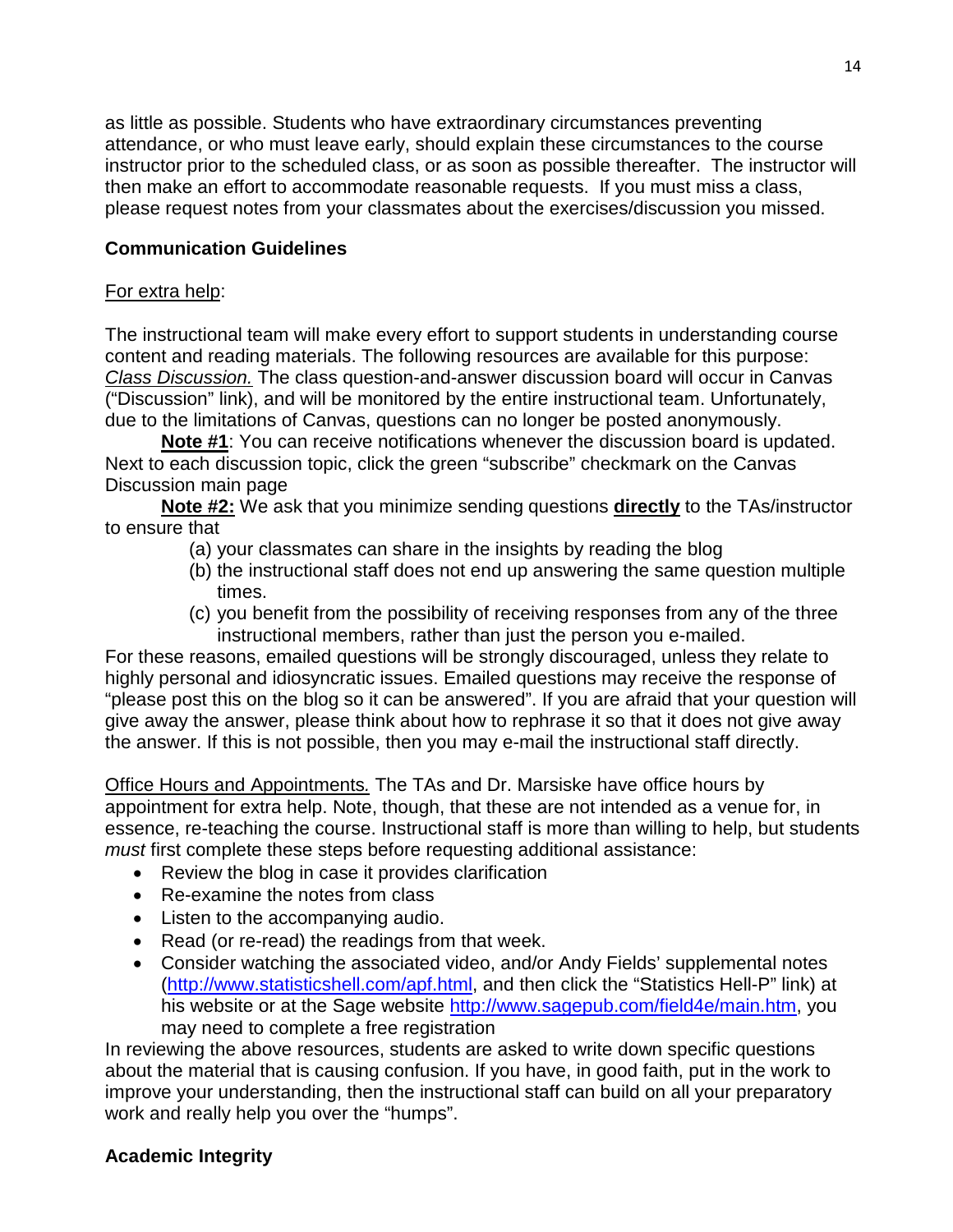Students are expected to act in accordance with the University of Florida policy on academic integrity. As a student at the University of Florida, you have committed yourself to uphold the Honor Code, which includes the following pledge:

#### *"We, the members of the University of Florida community, pledge to hold ourselves and our peers to the highest standards of honesty and integrity."*

You are expected to exhibit behavior consistent with this commitment to the UF academic community, and on all work submitted for credit at the University of Florida, the following pledge is either required or implied:

#### *"On my honor, I have neither given nor received unauthorized aid in doing this assignment."*

It is your individual responsibility to know and comply with all university policies and procedures regarding academic integrity and the Student Honor Code. Violations of the Honor Code at the University of Florida will not be tolerated. Violations will be reported to the Dean of Students Office for consideration of disciplinary action. For additional information regarding Academic Integrity, please see Student Conduct and Honor Code or the Graduate Student Website for additional details:

<https://www.dso.ufl.edu/sccr/process/student-conduct-honor-code/> <http://gradschool.ufl.edu/students/introduction.html>

Please remember cheating, lying, misrepresentation, or plagiarism in any form is unacceptable and inexcusable behavior.

### **Online Faculty Course Evaluation Process**

### *For student evaluations of teaching [\(https://evaluations.ufl.edu\)](https://evaluations.ufl.edu/), all members of the class will be awarded one (1) bonus point if at least 80% of the enrolled class completes evaluations, and two (2) bonus points if 100% of the enrolled class completes evaluations.*

Students are expected to provide feedback on the quality of instruction in this course by completing online evaluations at [https://evaluations.ufl.edu](https://evaluations.ufl.edu/) so make sure you include a statement regarding the value and expectation for student participation in course evaluations. We suggest you include a comment regarding how you will use the evaluations (e.g. to make specific improvements to the course and teaching style, assignments, etc.). It is also important to make some statement regarding the direct influence they have on faculty tenure and promotion, so your input is valuable. Evaluations are typically open during the last two or three weeks of the semester, but students will be given specific times when they are open. Summary results of these assessments are available to students at [https://evaluations.ufl.edu/results/](https://evaluations.ufl.edu/results/ )

### **SUPPORT SERVICES**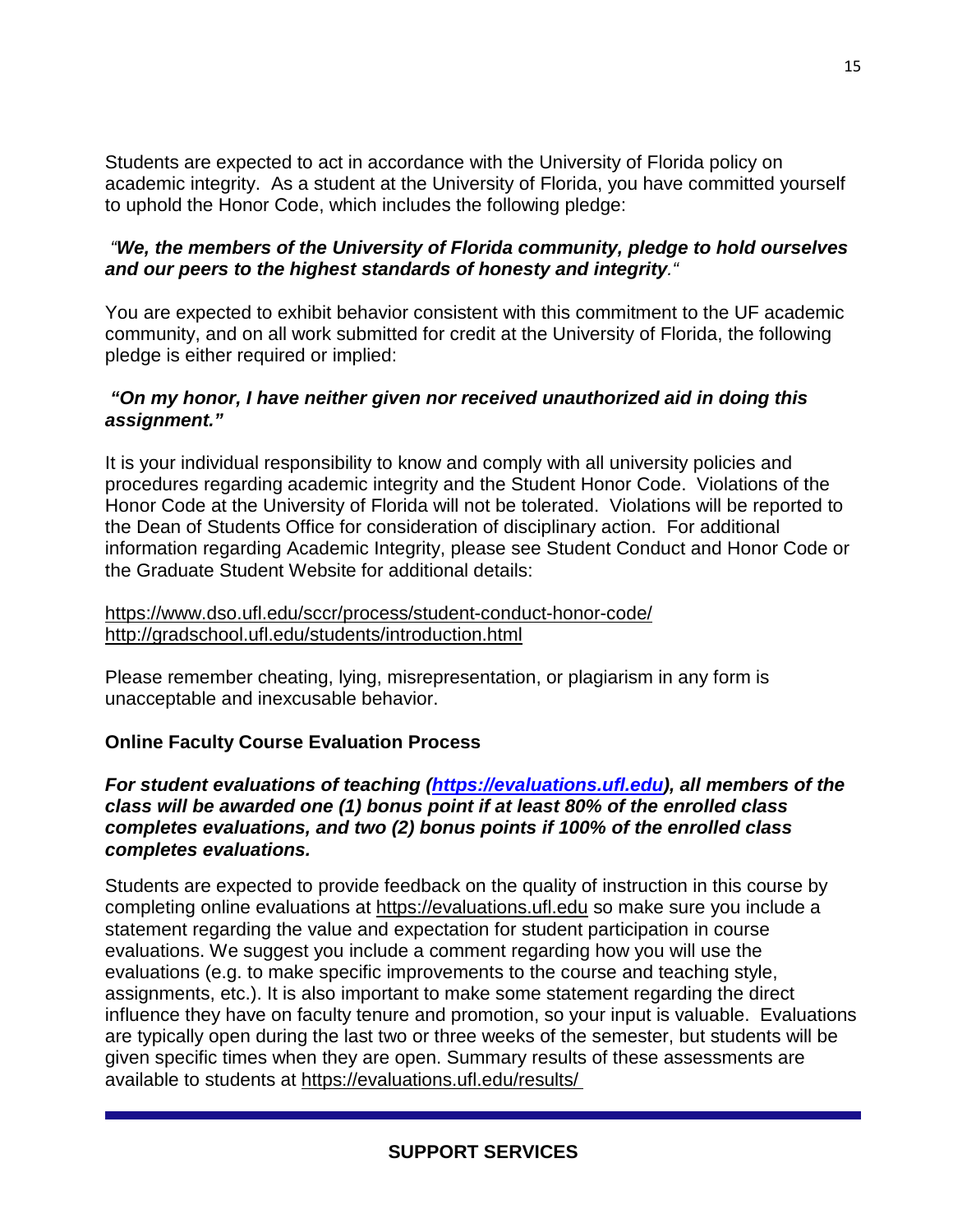### **Accommodations for Students with Disabilities**

If you require classroom accommodation because of a disability, you must register with the Dean of Students Office [http://www.dso.ufl.edu](http://www.dso.ufl.edu/) within the first week of class. The Dean of Students Office will provide documentation to you, which you then give to the instructor when requesting accommodation. The College is committed to providing reasonable accommodations to assist students in their coursework.

# **Counseling and Student Health (Health, Wellness, and Academic Resources)**

Students sometimes experience stress from academic expectations and/or personal and interpersonal issues that may interfere with their academic performance. If you find yourself facing issues that have the potential to or are already negatively affecting your coursework, you are encouraged to talk with an instructor and/or seek help through University resources available to you.

### Health and Wellness

- *U Matter We Care*: If you or a friend is in distress, please contact [umatter@ufl.edu](mailto:umatter@ufl.edu) or 352 392-1575 so that a team member can reach out to the student
- *Counseling and Wellness Center*: offers a variety of support services such as psychological assessment and intervention and assistance for math and test anxiety. Visit their web site for more information: <http://www.counseling.ufl.edu/cwc/Default.aspx> or call (352) 392-1575. On line and in person assistance is available.
- *University Police Department* (352) 392-1111 or 9-1-1 for emergencies; see also [http://www.police.ufl.edu](http://www.police.ufl.edu/)
- *The Student Health Care Center at Shands* is a satellite clinic of the main Student Health Care Center located on Fletcher Drive on campus. Student Health at Shands offers a variety of clinical services. The clinic is located on the second floor of the Dental Tower in the Health Science Center. For more information, contact the clinic at 392-0627 or check out the web site at: <https://shcc.ufl.edu/>
- *Crisis intervention* is always available 24/7 from: Alachua County Crisis Center: (352) 264-6789 [http://www.alachuacounty.us/DEPTS/CSS/CRISISCENTER/Pages/CrisisCenter.asp](http://www.alachuacounty.us/DEPTS/CSS/CRISISCENTER/Pages/CrisisCenter.aspx) [x](http://www.alachuacounty.us/DEPTS/CSS/CRISISCENTER/Pages/CrisisCenter.aspx)
- *Sexual Assault Recovery Services* (SARS), Student Health Care Center, (352) 392- 1161

### Academic Resources

- *E-learning technical support*, 352-392-4357 (selection option 2) or e-mail to [Learning-support@ufl.edu,](mailto:Learning-support@ufl.edu) [https://elearning.ufl.edu](https://elearning.ufl.edu/)
- *Career Resource Center*, Reitz Union, 392-1601. Career assistance and counseling. [http://www.crc.ufl.edu](http://www.crc.ufl.edu/)
- Library Support, [http://cms.uflib.ufl.edu/ask.](http://cms.uflib.ufl.edu/ask) Various ways to receive assistance with respect to using the libraries or finding resources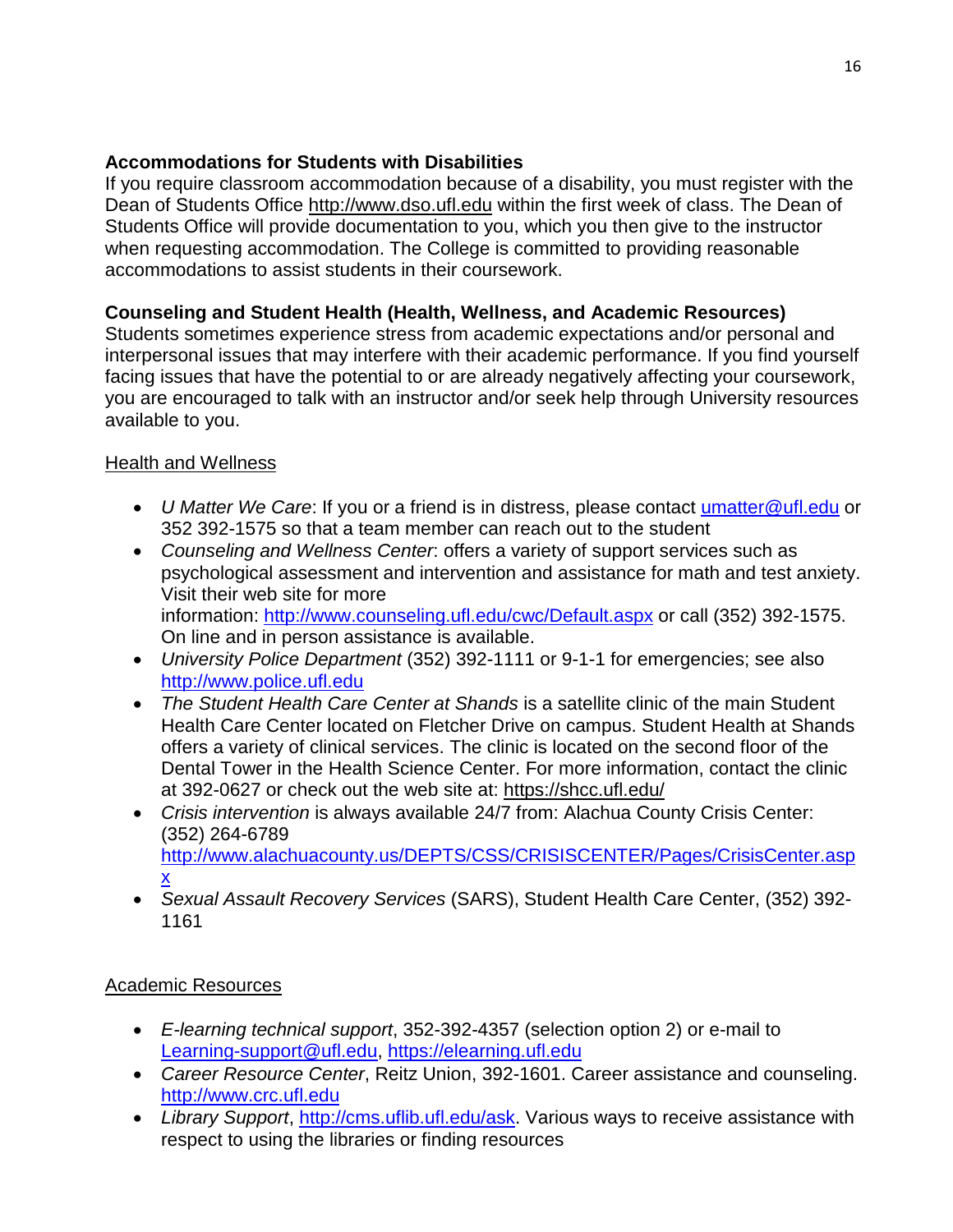BUT – Do not wait until you reach a crisis to come in and talk with us. We have helped many students through stressful situations impacting their academic performance. You are not alone so do not be afraid to ask for assistance.

# **Appendix: Acceptable Collaboration**

On Collaboration

What constitutes acceptable levels of collaboration in this class? Please just treat this as "continuing education". It is here for your reference, but if (after reading this) you feel like you may have gone beyond acceptable and want to discuss it, please get in touch with me or one of the teaching assistants at your convenience.

The short answer about how much collaboration is acceptable is "As specified in the syllabus, and in the UF Honor Code". Let's review those items quickly, and then go a little deeper.

=========

1. UF Honor Code:

A key phrase in this honor code relates to "ambiguity": "It is the responsibility of the student to seek clarification on whether or not use of materials or collaboration or consultation with another person is authorized prior to engaging in any act of such use, collaboration or consultation. If a faculty member has authorized a student to use materials or to collaborate or consult with another person in limited circumstances, the student shall not exceed that authority. If the student wishes to use any materials or collaborate or consult with another person in circumstances to which the authority does not plainly extend, the student shall first ascertain with the faculty member whether the use of materials, collaboration or consultation is authorized. "

<http://regulations.ufl.edu/chapter4/4041-2008.pdf>

Key phrasing with regard to collaboration:

(a) Plagiarism. A student shall not represent as the student's own work all or any portion of the work of another. Plagiarism includes but is not limited to:

1. Quoting oral or written materials including but not limited to those found on the internet, whether published or unpublished, without proper attribution.

2. Submitting a document or assignment which in whole or in part is identical or substantially identical to a document or assignment not authored by the student.

(b) Unauthorized Use of Materials or Resources ("Cheating"). A student shall not use unauthorized materials or resources in an academic activity. Unauthorized materials or resources shall include: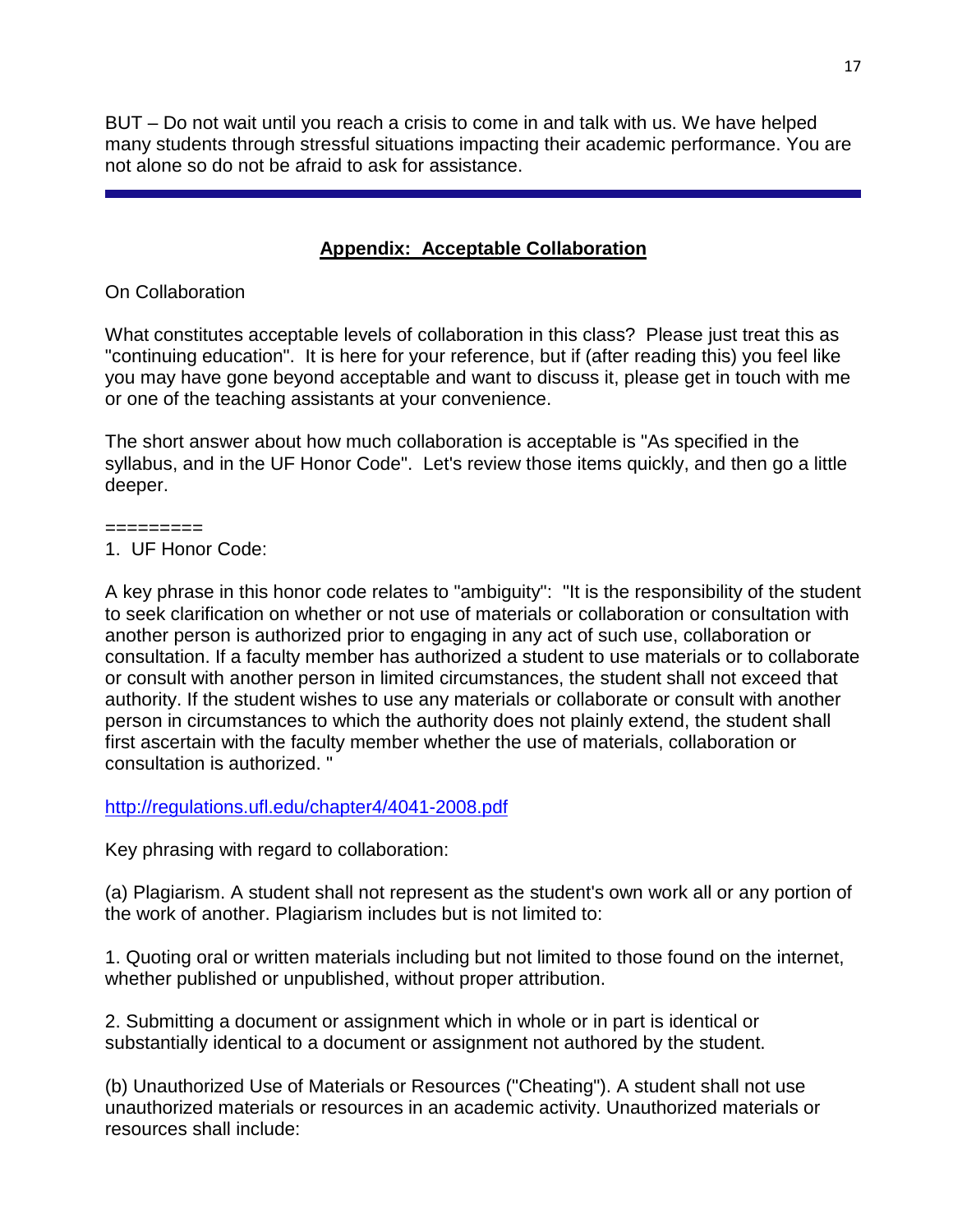1. Any paper or project authored by the student and presented by the student for the satisfaction of any academic requirement if the student previously submitted substantially the same paper or project to satisfy an academic requirement and did not receive express authorization to resubmit the paper or project.

2. Any materials or resources prepared by another student and used without the other student's express consent or without proper attribution to the other student.

3. Any materials or resources which the faculty member has notified the student or the class are prohibited.

4. Use of a cheat sheet when not authorized to do so or use of any other resources or materials during an examination, quiz, or other academic activity without the express permission of the faculty member, whether access to such resource or materials is through a cell phone, PDA, other electronic device, or any other means.

(c) Prohibited Collaboration or Consultation. A student shall not collaborate or consult with another person on any academic activity unless the student has the express authorization from the faculty member.

1. Prohibited collaboration or consultation shall include but is not limited to:

a. Collaborating when not authorized to do so on an examination, take-home test, writing project, assignment, or course work.

b. Collaborating or consulting in any other academic or co-curricular activity after receiving notice that such conduct is prohibited.

c. Looking at another student's examination or quiz during the time an examination or quiz is given. Communication by any means during that time, including but not limited to communication through text messaging, telephone, e-mail, other writing or verbally, is prohibited unless expressly authorized.

2. It is the responsibility of the student to seek clarification on whether or not use of materials or collaboration or consultation with another person is authorized prior to engaging in any act of such use, collaboration or consultation. If a faculty member has authorized a student to use materials or to collaborate or consult with another person in limited circumstances, the student shall not exceed that authority. If the student wishes to use any materials or collaborate or consult with another person in circumstances to which the authority does not plainly extend, the student shall first ascertain with the faculty member whether the use of materials, collaboration or consultation is authorized.

The syllabus says:

"On all work submitted for credit by students at the University of Florida, the following pledge is either required or implied:

<sup>=========</sup> 2. Syllabus: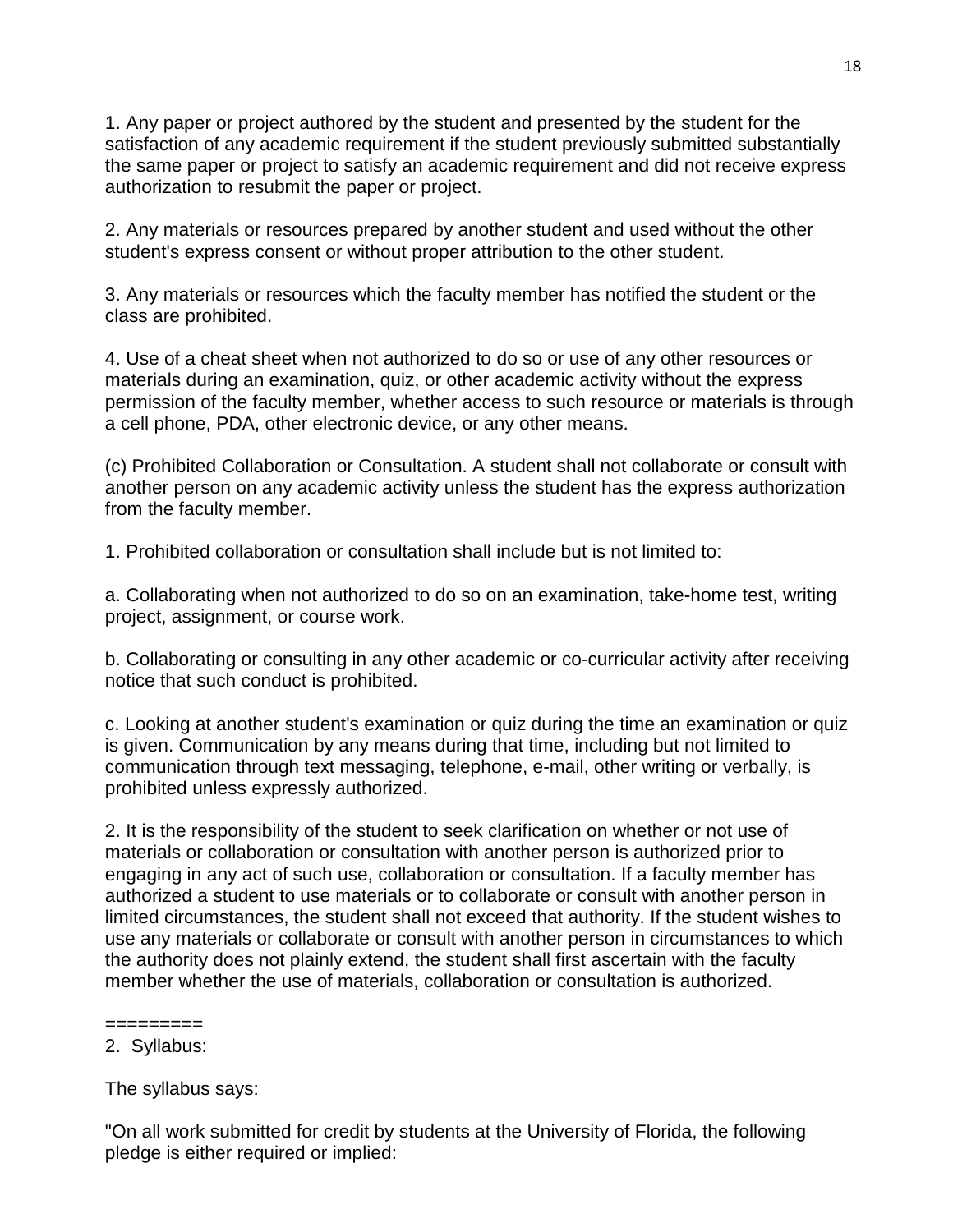"On my honor, I have neither given nor received unauthorized aid in doing this assignment".

It is desirable and expected that take home assignments will stimulate conversation among classmates, and that classmates may actually mentor one another in the work. Students are also likely to discuss elements of the assignment with the instructor. It is expected that submitted work will solely reflect the student's own efforts. Students are expected not to collaborate in running analyses, writing answers, or interpreting results. The TAs and instructor will regularly check for "unusual congruence" in answers, and will discuss concerning instances with students involved. Where collaboration has been found, a zero grade will be assigned."

#### =========

3. So what does this mean:

Because acceptable levels of collaboration can get "gray" in data analysis courses, the examples that follow below try to set some limits on "acceptable" vs. "unacceptable" situations:

ACCEPTABLE: Student 1 says to Student 2: "I'm so confused...do I put the predictor in the "fixed", "random" or "covariates" box?" The collaborating student expresses his or her opinion

UNACCEPTABLE: Sitting down and doing the analysis together.

ACCEPTABLE: Student cannot make a syntax run, no matter what. Second student reviews the syntax, and maybe even goes so far as to say, "why don't we sit in front of a computer, and show me what you're doing?" Based on what the second student see, he/she may make suggestions regarding how to get the syntax to run...BUT NOT suggestions on what variables are selected, etc.

UNACCEPTABLE: Three students sit around a computer together, then save a common output, which each then uses to do the homework. Each person SHOULD have run the analysis independently. If the students need to sit around the computer with someone, it probably should have been with an instructor.

ACCEPTABLE: Running the analysis independently and writing it up independently.

UNACCEPTABLE: "Was the main effect of smoking significant for you? It WAS? It wasn't for me. I better rerun the analysis and figure out where I went wrong." Don't change your results based on what someone else got.

Now, these are just random examples. What the Honor Code says is that "when in doubt, ask first". This is consistent with HIPAA, FERPA, and many clinical activities.

If you find yourself drawn to excessive collaboration because what you REALLY need is more instructional support, please let the instructor/TA know.